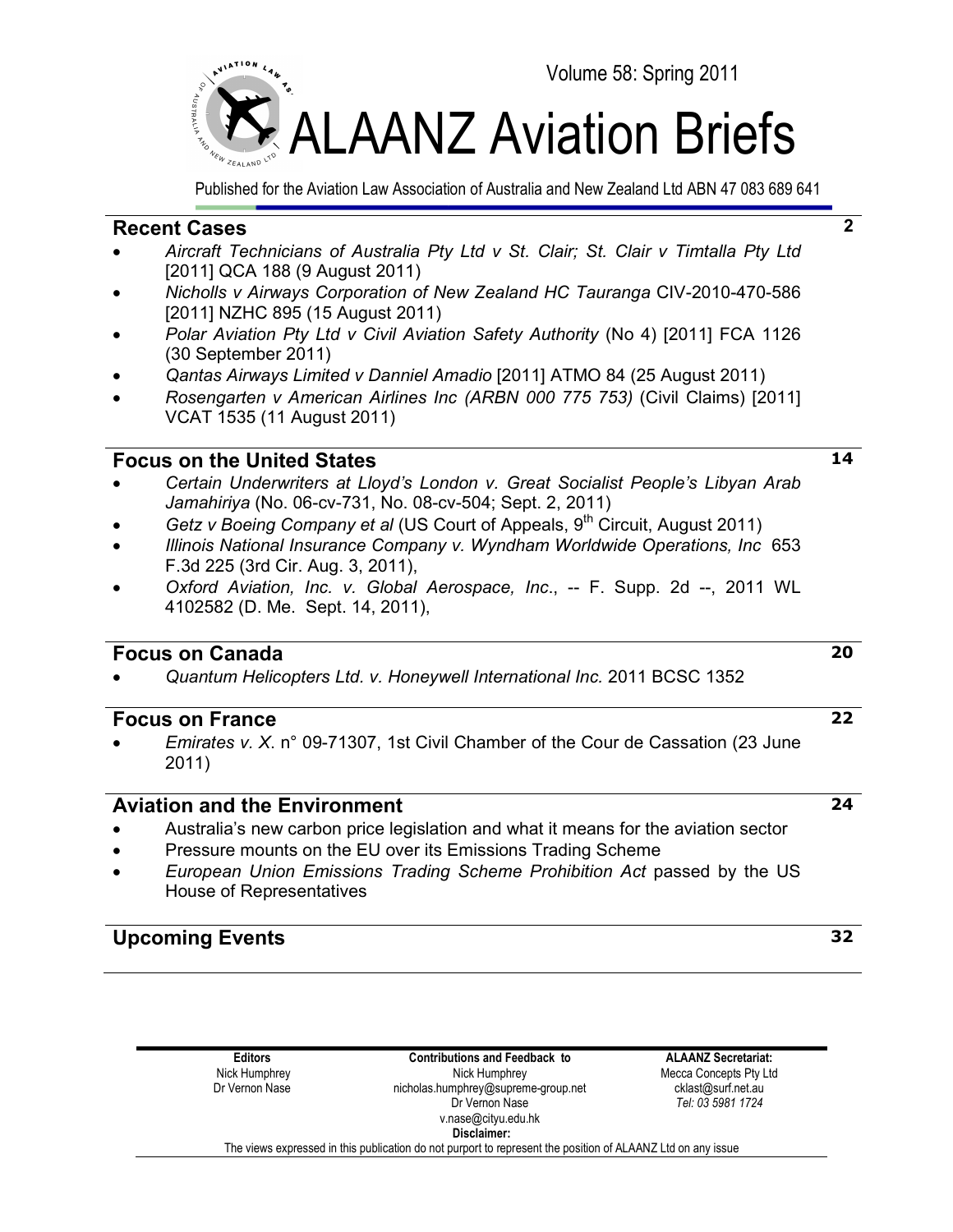## **RECENT CASES**

## *Aircraft Technicians of Australia Pty Ltd v St. Clair; St. Clair v Timtalla Pty Ltd* **[2011] QCA 188**

As reported in Volume 55 of *Aviation Briefs*<sup>1</sup> in 2010 the Supreme Court of Queensland delivered judgment in favour of Mr St. Clair, the plaintiff, against Aircraft Technicians of Australia Pty Ltd ("ATA") for \$1,729,566 for personal injuries he had sustained in an aircraft accident. The Court also dismissed St Clair's claim against Timtalla Pty Ltd.

St Clair's claim related to an aircraft accident which occurred on 21 June 1994 in which St Clair had been mustering cattle by a Robsinson R22 helicopter. His wife was a passenger. St Clair pursued a claim against Timtalla, the owner of the helicopter, and against ATA who had serviced the helicopter at certain times.

The trial judge held that the accident was contributed to by the use of an incorrect upper actuator bearing ("the **bearing**"). St. Clair's case against Timtalla was that the bearing had been installed in November 1992, (and was on the helicopter when Timtalla hired it to St. Clair's company), by Choppercare Pty Ltd, ("**Choppercare**") a wholly owned subsidiary of Timtalla, which was itself liable, or was vicariously liable for its negligence. St. Clair claimed that Timtalla owed a non-delegable duty to ensure the safety of the helicopter. The Court rejected St Clair's claims against Timtalla.

ATA appealed against the judgment and St Clair cross-appealed against the adequacy of award of damages and against the dismissal of his action against Timtalla.

## **ATA's appeal**

 $\overline{a}$ 

ATA had been found liable for the negligence of Mr Darren Fisher, its employee, in failing to observe during his July 1993 service of the helicopter that the bearing had been fitted. In particular, the Court felt that Fisher ought to have replaced the bearing with a Robinson approved bearing. This represented the breach of duty of care in negligence. After a close appraisal of the evidence produced in the initial hearing the trial judge concluded that ATA, by Mr Fisher, had negligently failed to observe that a bearing should have been fitted. Therefore, ATA's negligence contributed to the accident in the way explained by the trial judge in [94]- [95] of his Honour's reasons. As a consequence the Court affirmed the trial judge's decisions on these matters.

ATA further submitted that the trial judge erred in not finding that St. Clair was guilty of contributory negligence by flying too close to the ground in breach of *Civil Aviation Regulations* specifying a minimum altitude of 500 feet. ATA further alleged that there was a failure to employ the correct technique for autorotation. The Court was unconvinced on these issues concluding that it was likely that St. Clair did react in an appropriate way or did not exacerbate the damage done to the helicopter or to him. A further allegation that St. Clair had not accurately recorded the flying hours of the helicopter was discounted by the Court.

*"With respect to an assertion of contributory negligence, a failure to properly record the flying time of the helicopter will not, of itself, be a contributory factor to the damage suffered."* (At [111]).

## **St Clair's appeal**

On appeal, St Clair submitted that Timtalla was liable for the following reasons:

- 1. Timtalla was vicariously liable for the negligence of its servant, Choppercare, when it serviced the helicopter in November 1992;
- 2. Timtalla owed a non-delegable duty to see that reasonable care was taken in the work done by Choppercare and was liable because it did not use reasonable care; and

<sup>1</sup> Volume 55, August / November 2010, *St Clair v Timtalla Pty Ltd & Anor* [2010] QSC 296 (20 August 2010) by Andrew Tulloch & Marcus Saw, DLA Phillips Fox.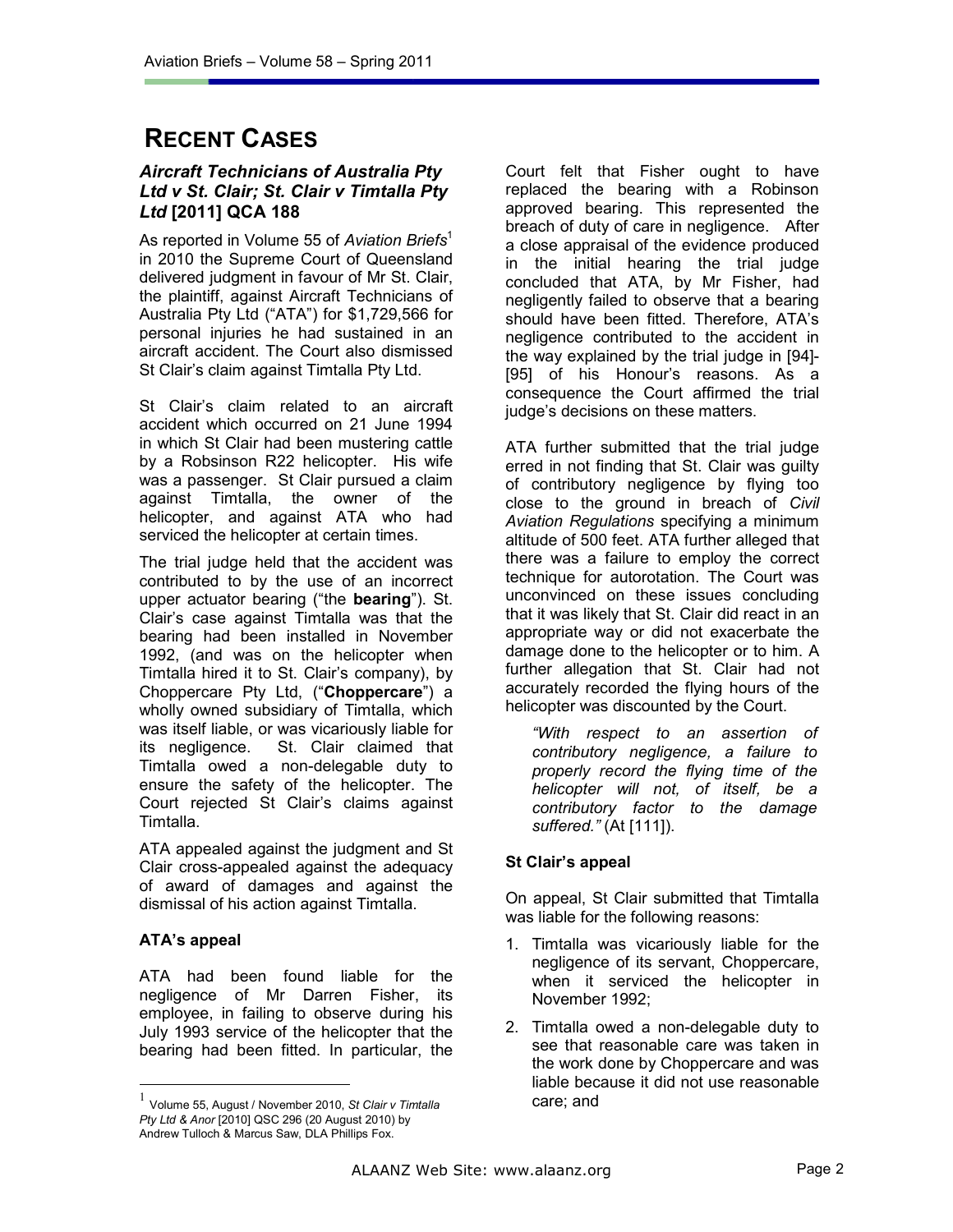3. there was a non-delegable duty to see that ATA exercised reasonable care in the service of the helicopter in July 1993 and, consequently, Timtalla was liable for Fisher's failure to use reasonable care.

The Court of Appeal opined that the St. Clair's submissions did not come to grips with the task of establishing why, as a matter of legal principle, Timtalla should be held liable for Choppercare's negligence in supplying and/or installing the offending bearing. The trial judge did not expressly find whether the relationship between Timtalla and Choppercare was that between an employer and employee or employer and independent contractor. However, the matter was determined against St. Clair "*by reference to notions of control and direction.*"

The Court concluded that it was not sufficient to make A vicariously liable for the tortious negligence of B by designating B as A's agent. The Court found that there must be something in the relationship to show that the designation is appropriate.

In addition, the Court considered that the evidence showed that Timtalla and Choppercare were separate companies, Choppercare had its own employees, Timtalla was a customer of Choppercare, Choppercare was asked to replace the clutch assembly on Timtalla's helicopter, and did so, and Choppercare was not paid for the work in the past. The Court of Appeal held that this was no more than proof that the work was done by Choppercare at the request of Timtalla for the latter's benefit and this was insufficient to establish agency and revealed what the court characterised as a complete absence of evidence on the topic of "control".

The Court observed that, at first instance, St. Clair did not appear to have argued that there was a similar non-delegable duty owed to him by Timtalla with respect to the service undertaken by ATA in July 1993. That argument was advanced only at the appeal stage.

The Court noted that recent decisions of the High Court suggested that the imposition of non-delegable duty, or strict liability, was exceptional. They said that the categories of case in which it applied should not be expanded without some compelling reason. The Court quoted from a number of High Court and Court of Appeal cases while urging for a restrictive and careful approach. In the words of Gummow, J, who urged a cautious approach in *Scott v Davis*:

*"In Kondis, Mason J identified (i) cases where the defendant "has undertaken the care, supervision, or control of the person or property of another" and (ii) cases where the defendant is so placed in relation to the person or property of St. Clair as "to assume a particular responsibility" for St. Clair's safety, in each case where St. Clair might reasonably expect the exercise of due care. Such an approach requires some caution in its general application. It may explain the cases on "non-delegability"; but many other cases not decided on that basis also may have answered the criteria stated by Mason J."* 

Based upon these authorities, the Court concluded, at paragraph 76, that Timtalla '*did not have control of the circumstances to which the plaintiff, the beneficiary of the alleged duty, was exposed*'. It was further noted that '*it did not control the employment of the aircraft maintenance engineers, or the purchase of parts, or the performance of specialist services*.' The Court also noted that St. Clair could have commissioned his own inspection of the helicopter or otherwise tested it.

On issue of negligence, the Court agreed with the trial judge's rejection of St. Clair's arguments that Timtalla owed it a duty to ensure that Choppercare and/or ATA exercised reasonable care in servicing the helicopter. St. Clair's appeal of the dismissal of his action against Timtalla was dismissed with costs.

## **St. Clair's appeal on quantum**

St. Clair challenged the amount of the award for past economic loss from the date of the accident in 1994 until judgment in August 2010. He further argued that the trial judge ought to have awarded interest on the amount of his special damages for which he outlaid money. After an exhaustive analysis the Court varied the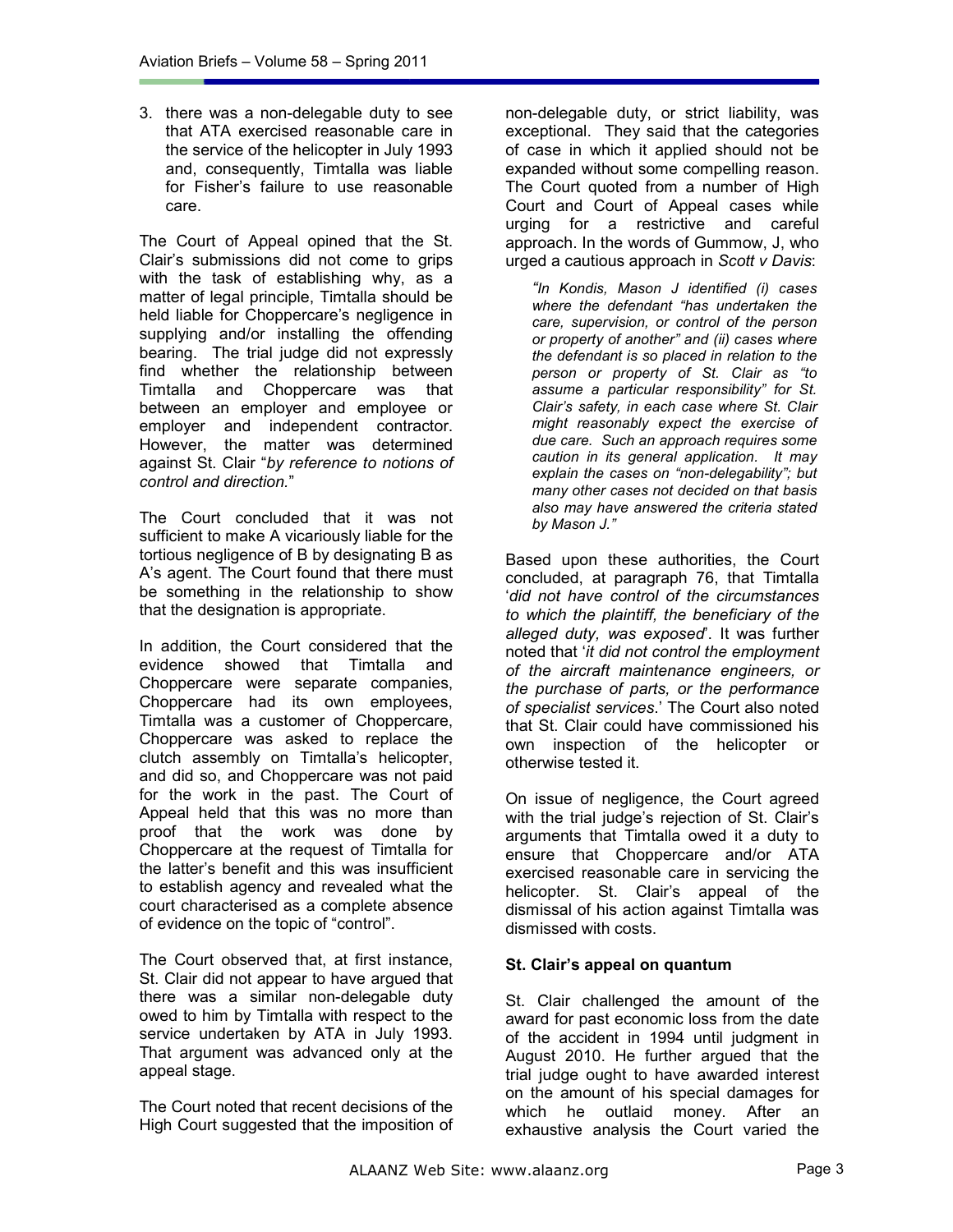quantum in entering judgment for St. Clair in the sum of \$2,313,846. The Court also ordered ATA pay St Clair's costs of and incidental to the cross-appeal to be assessed on the standard basis.

*Dr Vernon Nase & Nick Humphrey*, *Editors*

## *Nicholls v Airways Corporation of New Zealand HC Tauranga* **CIV-2010- 470-586 [2011] NZHC 895 (15 August 2011)**

This case was heard in the High Court of New Zealand by Justice Woodhouse.

## **Background**

Mr Nicholls is a pilot who owns and operates his own aircraft flying out of Tauranga aerodrome. Airways Corporation of New Zealand (Airways), a state owned enterprise, provides aerodrome control services for Tauranga Airport. Under the *State-Owned Enterprises Act 1986,* Airways is required to operate on a commercial basis. It charges for the services it provides in accordance with a published schedule of fees.

In a somewhat novel action Mr Nicholls contended that Airways was not entitled to recover any sum from him for aerodrome control services while maintaining that Airways was still subject to an obligation to provide him, or another pilot of his aircraft, with aerodrome control services.

## **Plaintiff and defendant positions**

Mr Nicholls objected to the use of the word "*services*" when referring to aerodrome control activities for his aircraft. On the basis of the principles espoused in *Airways Corporation of New Zealand v Geyserland Airways Ltd<sup>2</sup> ,* Nicholls argued that in the absence of express acceptance of Airways standard charges they cannot recover any sum for aerodrome control services provided to an aircraft, such as Nicholls' aircraft operating by visual flight rules (VFR). He further argued that all past invoices from Airways were improperly

issued, which amounted to false representations that there was a commercial relationship between the parties and that money was owed by Nicholls to Airways. Nicholls argued that issuing the invoices constituted breach of the *Fair Trading Act* 1986 and the *Unsolicited Goods and Services Act* 1975. Nicholls sought to recover payments made.

Because Airways had withheld its services to Nicholls on two occasions, he argued that Airways is not lawfully entitled to withhold aerodrome control services for an aircraft operating by VFR. Consequently, the withholding or withdrawal of services on these two occasions in January 2010 was unlawful.

Airways accepted that, because Mr Nicholls has communicated an objection to its published charges, Airways could not, from the date it received the objection, recover charges on a contractual basis for aerodrome control services provided to Mr Nicholls. However, Airways argued that it could sue Mr Nicholls on a *quantum meruit* basis. In the alternative, it argued that it is entitled to withhold its services unless and until Mr Nicholls agreed to pay the standard charges. This was a central issue in the case.

## **The Court's contemplations**

Woodhouse J focused on the basis for Airways exercise of control and issuing of invoices where it was admitted by Airways that no contract existed between the parties.

In addition, in respect of Nicholls' claim for a declaratory judgment on how [Airways] was lawfully able to deny Civil Aviation Authority (CAA) clearances to the plaintiff on commercial grounds when it has been agreed that none existed, the Court first looked to the applicable legislative scheme and, in particular, the *Civil Aviation Act 1990* (the Act) and its long title where its purpose was outlined as including '(a) to establish rules of operation and divisions of responsibility within the New Zealand civil aviation system in order to promote aviation safety; and (b) to ensure that New

 $2$  [1996] 1 NZLR 116 (HC)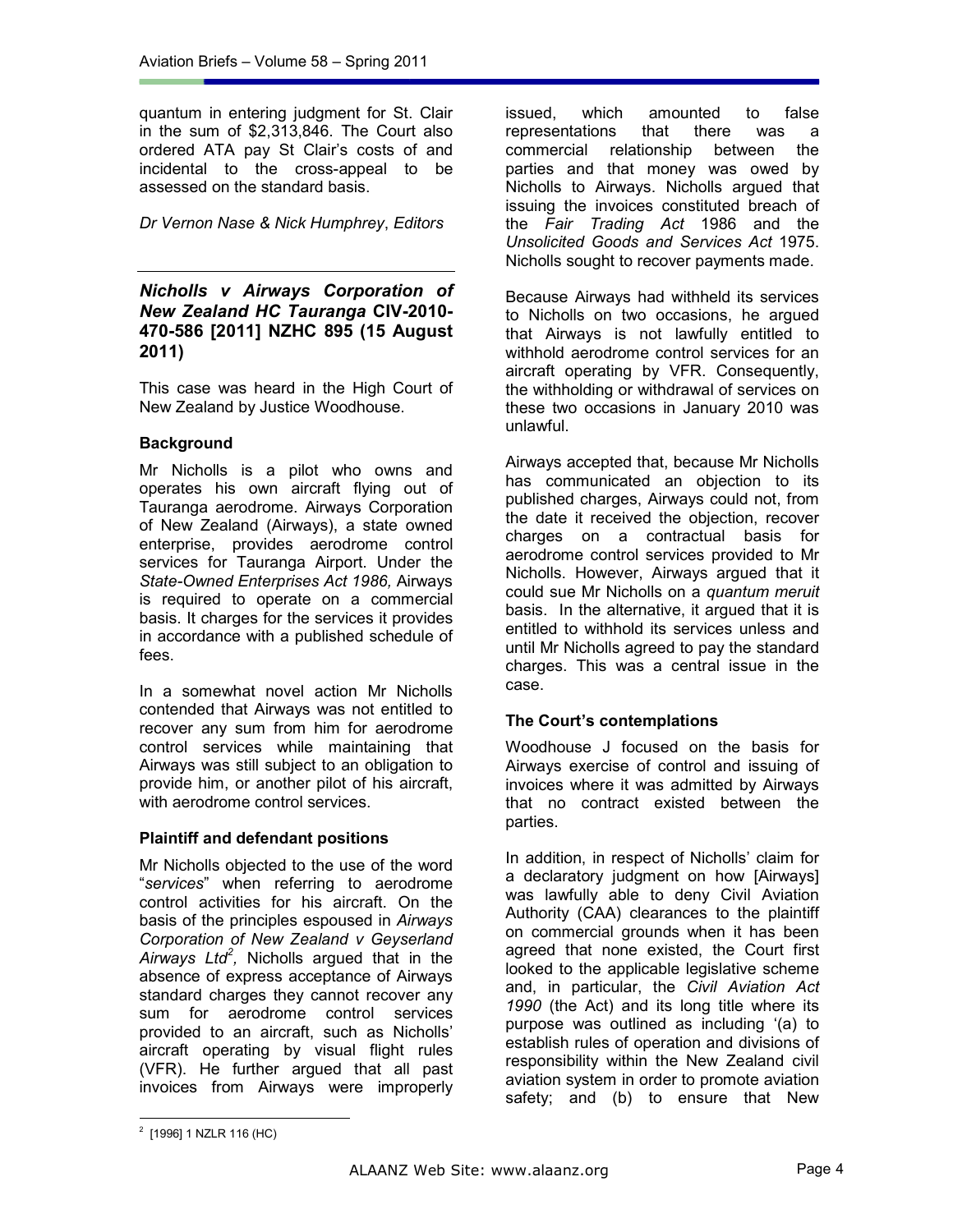Zealand's obligations under international aviation agreements are implemented.'

The Court noted that the *Civil Aviation Rules* empower the Director of Civil Aviation (the Director) to designate the different types of airspace, here controlled airspace was designated. The Court also noted the role of the air traffic control service as being to prevent collisions between aircraft and between aircraft and obstructions in the maneuvering area and expediting and maintaining safe and efficient flow of traffic. Under the applicable rules the Court said that an aerodrome control service was an air traffic control service provided for the control of aerodrome traffic. The airspace around Tauranga aerodrome, as already alluded to, was a control zone. Under Rule 71.55 the Director may designate, as a control zone, that portion of airspace around an aerodrome that the Director determines is necessary if (1) the Director determines that an aerodrome control service or an aerodrome and approach control service is required; and (2) the traffic density and pattern requires controlled airspace.

Rule 71.55 also specifies that the control zone should be as small as practical consistent with the need to protect the flight paths of IFR flights arriving at and departing from the aerodrome.

Historically there had been a determination in the 1960's that the Tauranga aerodrome required an aerodrome control service and its 75,615 movements in 2010 exceeded the 60,000 threshold currently applicable. As a consequence there is a control zone around the aerodrome of class D airspace. Class D airspace, under Rule 71.107, required separation between IFR and VFR flights and special VFR flights and the provision of traffic avoidance advice on request.

Woodhouse J observed that the pilot of an aircraft operating in a control area or a control zone must (subject to specific exceptions), under rule 91.241, comply with any air traffic control clearance or instruction and notify air traffic control of certain matters. A pilot of an aircraft, under Rule 91.245, must not enter a control area or a control zone without air traffic control clearance. Further, pilots are required to maintain two-way radio communications with the air traffic control unit responsible for the airspace.

#### **Legislative regime applicable to state owned enterprises**

Section 4(1)(a) of the *State-Owned Enterprises Act* provided that the principal objective of every State enterprise shall be to operate as a successful business and, to [as] profitable and efficient as comparable businesses that are not owned by the Crown. The Court opined that this provision '*is, in as many words, express statutory authority for Airways to charge for services it provides*'. Further, it was observed that Section 4(1)(a) places a positive obligation on Airways to charge for services it provides. The court also noted that '*there*  [was] *no statutory provision which provided that Airways may not charge for particular services*.'

#### **The issue of whether or not Airways could charge for ATC services to VCR Aircraft**

Nicholls alleged that Airways did not have the right to recover payment for Air Traffic Control services provided to aircraft operating by VFR unless the operator had expressly agreed to pay for the services. He also argued the relevance of the distinction between IFR and VFR as a determinant of the mandatory or optional nature of ATC services and whether in a contractual sense consideration was involved.

In response the Court considered the irrelevance of the IFR –VFR distinction as a determinant of the rules applicable and emphasised that there was an *obligation* in law to obtain clearance. This was an obligation arising from the Director's designation of airspace and was not something imposed by Airways (or the Tauranga Airport Authority).

The Court further considered that the overall position taken by Mr Nicholls appeared to have arisen, at least in part, from a misunderstanding of *Geyserland,*  maintaining that *Geyserland* was not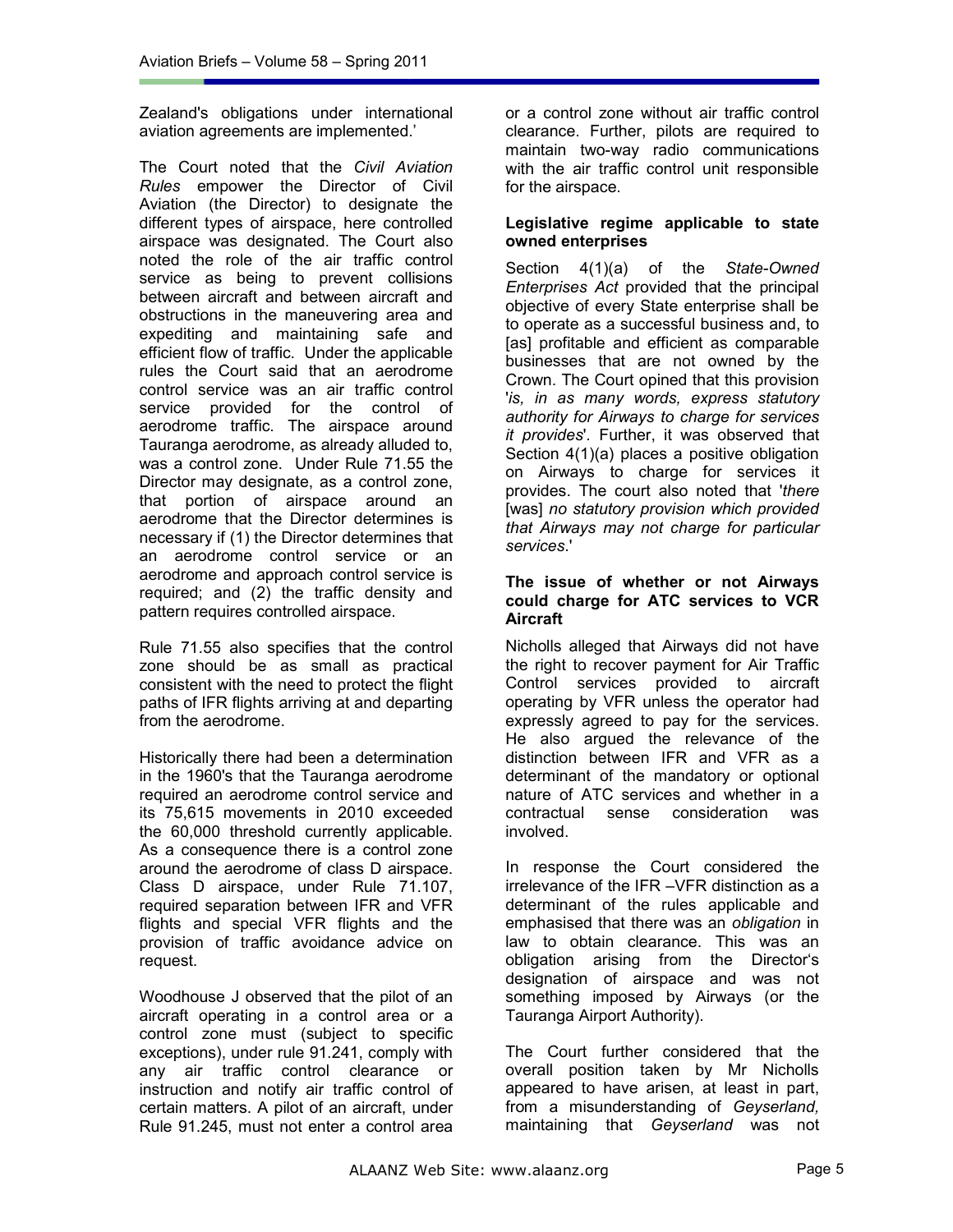authority for a proposition that Airways was bound to provide aerodrome control services to Nicholls notwithstanding his objection to the standard terms and charges and *Geyserland* does not support Nicholls' argument that, if aerodrome control services are provided to an aircraft operating on VFR, no consideration is provided. Thorp J expressly held in *Geyserland* that there was consideration for the air traffic control services provided in that case.

Ultimately, the Court rejected arguments 'that a distinction between regulatory and commercial functions, or between needed and required assistance, somehow limited [Airways'] ability to charge for the provision of air traffic control services.'

## **'Non-commercial activities' argument**

Nicholls had argued, under section 7 of the *State-Owned Enterprises Act* that Airways was not entitled to charge for its services. Section 7 provides that:

> "*Where the Crown wishes a State enterprise to provide goods or services to any persons, the Crown and the State enterprise shall enter into an agreement under which the State enterprise will provide the goods or services in return for the payment by the Crown of the whole or part of the price thereof*."

The Court concluded that this provision had no application because there was no request from the Crown made in terms of this provision. Once the Director designated a control zone Airways was then engaged to provide the appropriate service from a certified air traffic controller.

The Court noted that an underlying theme of Mr Nicholls's submissions was a fundamental objection of principle to paying user charges which was seen as essentially a political issue and not something for a court to resolve. It was felt that Nicholls case was 'not founded on any legal entitlement or on any correct proposition of law.'

## **The issue of Airways withholding its services**

Referencing the judgment of Thorp J in *Geyserland,* Woodhouse J determined that Airways complied with its general obligations under the applicable Rules, namely, 172.87 (ATC clearances) and 172.157 (Denial of ATC clearance).

## **Conclusion**

As a consequence of the foregoing reasons Nicholls application for directions and his claims were dismissed. Airways was held to be entitled to withhold aerodrome control services from Nicholls until he agreed to pay their standard term charges. Airways was also awarded costs.

*Dr Vernon Nase & Nick Humphrey*, *Editors*

#### *Polar Aviation Pty Ltd v Civil Aviation Safety Authority (No 4)* **[2011] FCA 1126 (30 September 2011)**

The suspension and cancellation of an airline's air operator's certificate will inevitably have serious financial consequences and often cause the demise of the airline. The exercising of this power to suspend and cancel aviation licenses and certificates by the Civil Aviation Safety Authority and its officers is taken very seriously. However, the question of whether or not CASA and its officers owe common law or statutory duties in exercising these statutory powers remains unresolved. In *Polar Aviation Pty Ltd v Civil Aviation Safety Authority (No 4)* the Federal Court of Australia attempted to clarify the situation.

## **Background**

This interlocutory application arose from a dispute between, on the one hand, Polar Aviation Pty Ltd, a commercial flight operations business and flying school in Western Australia and Clark Butson ("the Applicants"), and on the other hand, the Civil Aviation Safety Authority and six former and current officers of CASA ("the Respondents"). The dispute centered on matters following an audit and investigation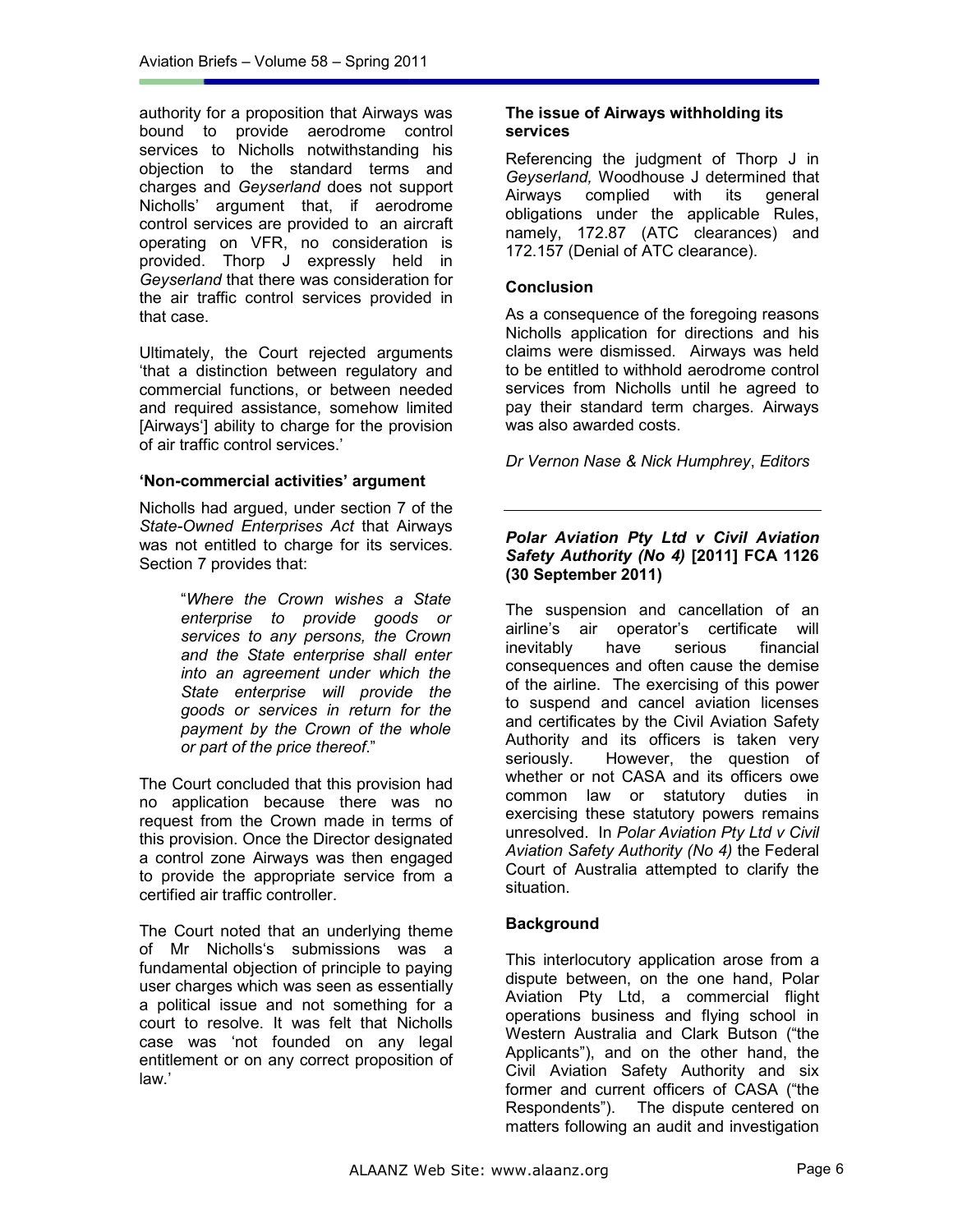by CASA of Polar between 2004 – 2006 in which CASA suspended Polar's AOC and Mr Butson's approval as Chief Pilot and Chief Flying Instructor.

The application was heard on 31 January 2011 and Kenny J delivered judgment almost 8 months later on 30 September 2011.

By the Further Amended Statement of Claim ("FASC"), the Applicants claimed that CASA owed them the following duties:

- i. a common law duty to take reasonable care in the exercise of CASA's statutory powers;
- ii. a statutory duty by operation of the *Civil Aviation Act 1988* and sections 22 to 25 of the *Commonwealth Authorities and Companies Act 1997* to exercise CASA's statutory powers lawfully, reasonably and in "good faith" for the purposes for which those powers were given;
- iii. a common law duty not to exercise CASA's statutory powers "in such a way as unlawfully and intentionally to interfere with the trade or business" of the Applicants;
- iv. a common law duty not to act beyond power, intending to cause harm to the Applicants, or knowing that their acts were beyond power and that harm to the Applicants was foreseeable, or recklessly indifferent (a) to whether their acts were beyond power and (b) to the likelihood of harm to the Applicants.

The Applicants further alleged that:

- 1. these duties were breached by a series of actions taken by CASA officers under the CAA;
- 2. the CASA officers were required to exercise "their powers and functions":
	- a. with reasonable care and diligence;
	- b. in good faith and in the best interests of CASA and for a proper purpose; and
- c. so as not improperly "*to use their position*" to cause detriment to Applicants;
- 3. the breaches of duty arising from the alleged "pattern of conduct" which was variously particularized in the FASC and constituting "unlawful acts" during and following an "operational audit" of Polar by CASA in May 2004.

CASA in turn applied to the Court to have the FASC struck out, or alternatively parts thereof, on the basis that it failed to disclose a reasonable cause of action and was otherwise vague, embarrassing, insufficiently particularised, or otherwise an abuse of the process.

## *The decision of Kenny J*

In the judgment of Kenny J, Her Honour outlined the applicable tests under the Federal Court Rules to strike out pleadings emphasizing the need of the Court to exercise caution when doing so. Next, Her Honour outlined in detail the statutory context by which CASA exercises its statutory powers and performs its statutory functions through the making of administrative decisions under the Civil Aviation Act, Regulations and Orders, in particular, the issuing and setting out terms and conditions of an AOC. Her Honour then reviewed the claims as pleaded by the Applicants.

#### *Did CASA owe the Applicants a common law duty of care?*

CASA submitted that no common law duty of care is capable of being imposed on CASA or its officers in relation to persons whose conduct they must regulate in the public interest.

In response, whilst raising other submissions, the Applicants attempted to side-step the point by arguing that the issue should not be dealt with as a preliminary / interlocutory issue submitting that there would be "*evidence of exactly how airlines operate, how they are financed, how they are dependent ... for their efficient and safe operation on the certainty of being able to*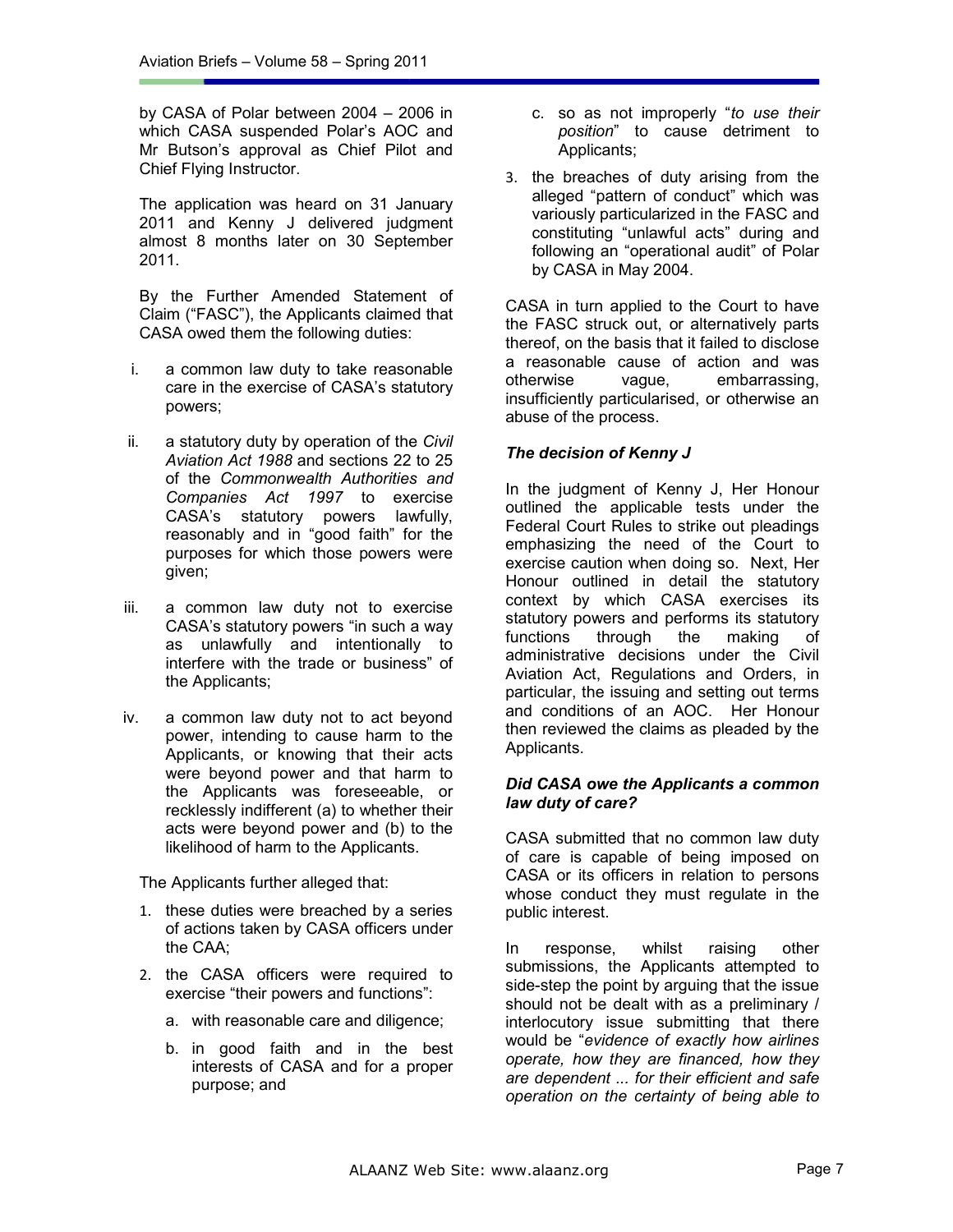*continue to operate*" (at [50]) at the final hearing.

The Court repeated the position espoused by various Justices of the High Court that there are no guiding principles to be found that identifies when a statutory authority is subject to a common law duty of care with respect to the exercise of statutory powers [at 47].<sup>3</sup> In addition, Her Honour considered that this case is distinguishable from *Repacholi Aviation Pty Ltd v Civil Aviation Safety Authority<sup>4</sup>* because in this case the Applicants have pleaded at an unsatisfactory level of generality which exposes the pleaded duty to the "fatal observation that it is inconsistent with the statutory regime" and, in particular, the due exercise of CASA's powers under the CAA.<sup>5</sup> Whilst in *Repacholi,* the challenged pleading had made some attempt to give content to the alleged duty by reference to an obligation to collect information regarding takeoff procedure.

Accordingly, Her Honour found on this point that:

- 1. the existence of the duty as pleaded in the FASC is inconsistent with the statutory regime governing CASA, and the setting in which CASA issues, suspends or cancels certificates, licences and other authorities;
- 2. this is not a case in which the facts as proven at trial would affect the conclusion I have reached; and
- 3. responding to the application submission that it would raise evidence the FASC contained no pleading of any material fact, by reference to which it might be said that such evidence might be relevant and admissible.

The Court outlined a range of factors for and against the finding that CASA has a legal duty to exercise its statutory powers

 $\overline{a}$ 

with reasonable care. The factors in favour of a duty included:

- 1. that there was the alleged duty related to a positive act, as opposed to a mere failure to act; and
- 2. that the fact that in view of the certificates, licences and approvals held by the Applicants, there existed a relationship between the Applicants and CASA which "*pre-dated the exercise of the power*" on which basis CASA should have known that if it exercised its power without reasonable care (cancelling of licences etc) it would likely cause harm to the Applicants.

The factors against a legal duty of care included:

- 1. that the legal relationship between the Applicants and CASA was not straightforward or analogous to any existing relationship in which a similar duty of care had been found to exist;
- 2. that the FASC did not plead a relationship or position of vulnerability of the kind referred to in the authorities where a duty of care to avoid economic loss has been said to have been owed and, in any event, the Applicants were able to protect themselves against by making immediate application to the AAT; and
- 3. that CASA does not have unfettered "control" over their issue, cancellation and suspension, but that power is regulated and subject to the statutory regime established under the CAA with aviation safety sitting paramount to all other duties.

The Court considered that CASA cannot exercise this power paramount to all others if it does so with the apprehension that it might breach a legal duty to persons in the position of the Applicants. That is, the public interest is greater than the individual interest otherwise CASA's officers may "*act* 

<sup>3</sup> Citing *Brodie v Singleton Shire Council* (2001) 206 CLR 512; *Vairy v Wyong Shire Council* (2005) 223 CLR 422; and *Stuart v Kirkland-Veenstra* (2009) 237 CLR 215. 4

<sup>[2009]</sup> FCA 1487. McKerracher J in that case held that it was not possible to conclude that a claim in negligence was not open to be made against CASA based on a duty of care in the exercise of its statutory powers. 5 At [53].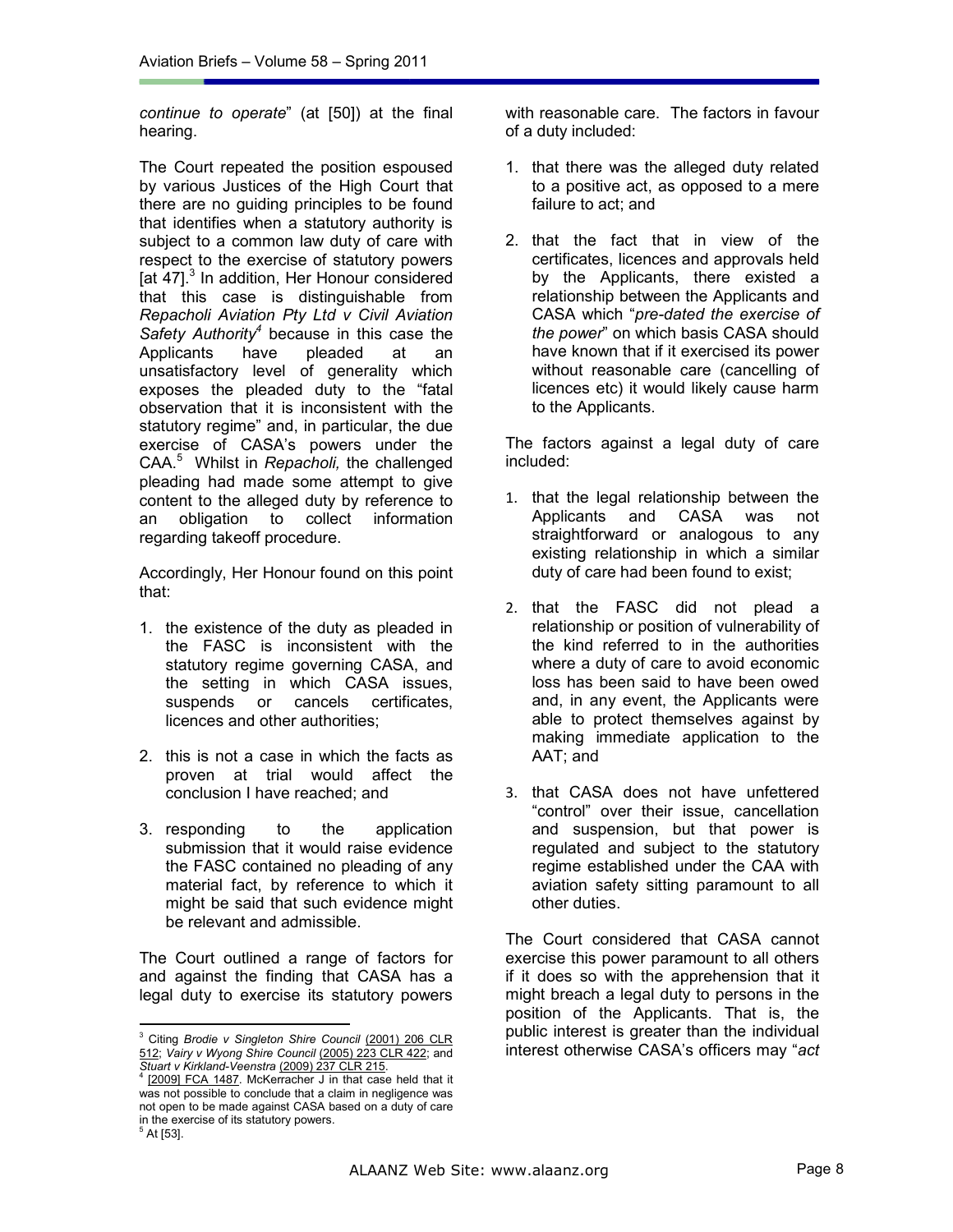defensively<sup>"6</sup> which would derogate aviation safety as the paramount concern.

Based on these matters, Kenny J concluded that CASA and its officers did not owe the Applicants a common law duty of care as alleged.

#### *Did CASA owe the Applicants a statutory duty of care?*

Similarly, Her Honour found that there was no statutory duty of care owed by CASA to the Applicants as pleaded. The Court noted that importantly the Applicants had the availability of other protections and remedies against a wrongful exercise of power and the existence of such options is considered a factor militating against the existence of a statutory duty of the kind for which the applicants contend here.

## *Good faith?*

On the issue of good faith, the Court found that based upon the authorities there is no tenable basis on which the Applicants could bring an action in tort against CASA for breach of a general duty to act in good faith.

#### *Interference with trade or business by CASA?*

The Court noted (at [92]), that there is no authority for the proposition that interference with trade or business interests by acting beyond statutory power gives rise to a cause of action and based on the principles espoused in the High Court decision of *Sanders v Snell*<sup>7</sup> , where a public authority and its officers are alleged to have wrongfully interfered with private business interests by alleged misuse of statutory power, any liability for damages is governed by the tort of misfeasance in public office, not by a tort of wrongful interference with trade or business interests.

Under the common law, the elements of the tort of wrongful interference with a trade or business interest were stated in *Canberra Data Centres Pty Ltd v Vibe Constructions* 

 $\overline{a}$ 

*(ACT) Pty Ltd<sup>8</sup>* , which adopted the approach of Lord Hoffman in *OBG Ltd v Allan<sup>9</sup>* ; namely, the Applicants would be required to plead: (1) a wrongful interference with the actions of a third party in which the applicants have an economic interest; (2) an intention on the Respondents' part thereby to cause loss to the applicants; (3) the acts of interference being actionable by the third party as an interference with its freedom to deal with the Applicants; and (4) loss or damage suffered by the Applicants.

CASA submitted, and the Court agreed, that the Applicants failed to plead in accordance with *OBG Ltd v Data* to invoke a claim of wrongful interference. This respect of the Applicants' pleadings was also struck out.

## *Misfeasance in Public Office?*

In the joint judgment of the High Court in *Northern Territory v Mengel<sup>10</sup>*, the Court stated that misfeasance in public office is "*a deliberate tort in the sense that there is no liability unless either there is an intention to cause harm or the officer concerned knowingly acts in excess of his or her power*". This is a very high threshold.

On this matter, whilst CASA conceded that the Applicants had pleaded the elements of the tort of misfeasance, the Applicants had failed to allege any material facts on which liability under the tort could be established. The Court referred and relied upon the judgment of Flick J, in *Pharm-a-Care Laboratories Pty Ltd v Commonwealth of Australia (No 3)<sup>11</sup>* in which His Honour stated that "*[t]he allegation that a public officer has so abused his office that his conduct constitutes the tort of misfeasance is, self-evidently, a serious allegation. It is an allegation which should be pleaded with sufficient detail that the public officer knows the case being mounted against him"*.

Kenny J considered that the Applicants had sufficient opportunities to particularise the pleading of this "*serious allegation*", as the

<sup>6</sup> Per Lord Woolf MR at 310 in *W v Home Office* [2007] Imm AR 302

 <sup>(1998) 196</sup> CLR 329

<sup>8</sup> (2010) 173 ACTR 33 at 52 [139]-[141]

<sup>&</sup>lt;sup>9</sup> [2008] 1 AC 1

<sup>&</sup>lt;sup>10</sup>(1995) 185 CLR 307 at 345 <sup>11</sup> [2010] FCA 361 at [66].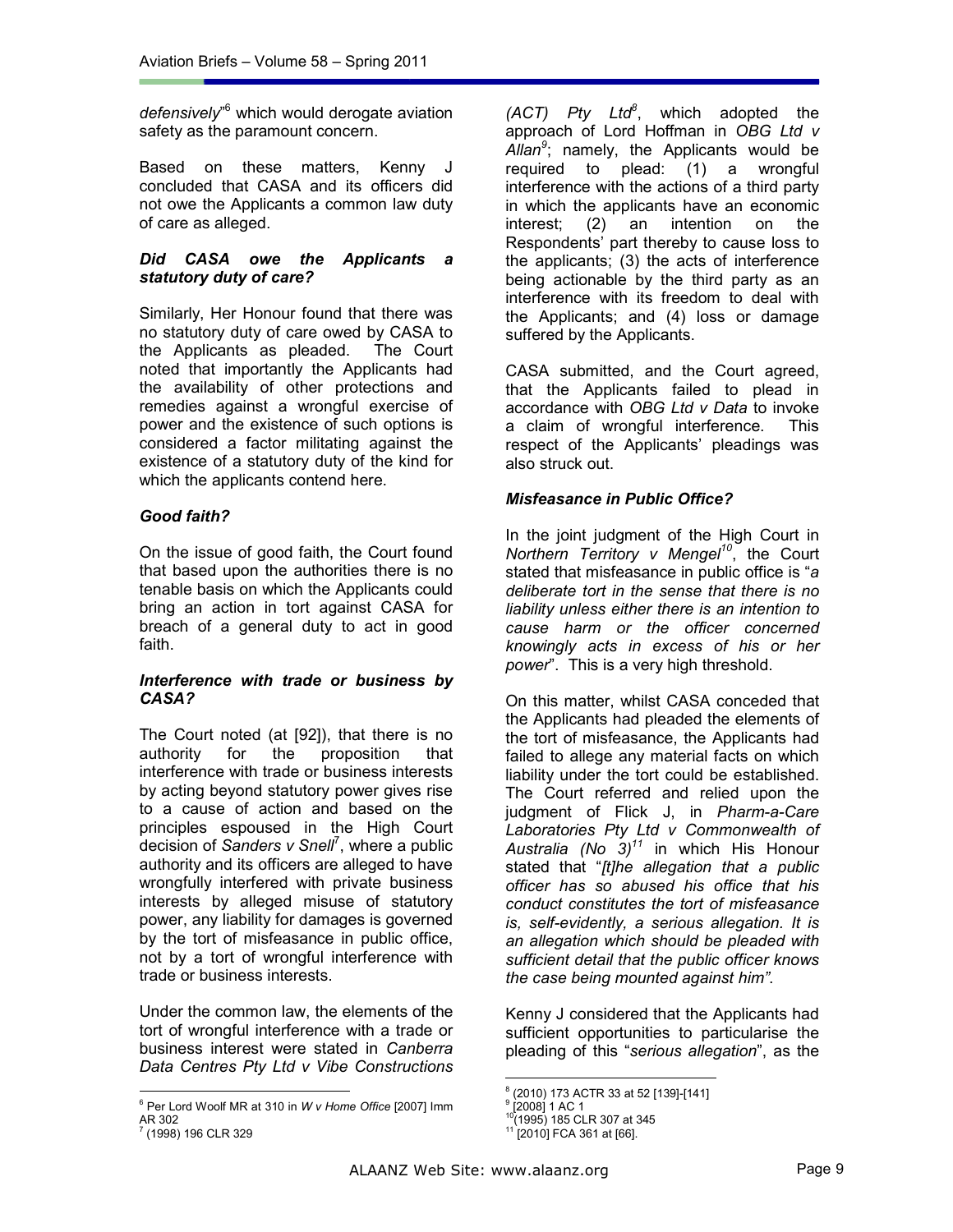Applicants had applied for pre-trial discovery but they did not pursue this<br>applicant after CASA provided some<br>documents, some of which were-exhibited applicant after CASA provided some documents, some of which were exhibited in the affidavit evidence. However, "[t]he *particulars nonetheless remain at a high remain level of generality*" (at [115]) and "[t]*here is nothing that supports the hypothesis that the respondents had the intention or acted with reckless indifference" at [118]). the hypothesis that*<br>*he intention or acted*<br>*e" at [118]).*<br>I found that, "*the* 

Accordingly, Kenny J found that, "the applicants' pleading of misfeasance in *public office is embarrassing within the meaning of the Federal Court Rules and should also be struck out*" (at [121]).

## **Conclusion**

Kenny J not only struck out the entire pleadings, Her Honour also fatally found that "*[h]aving regard to the history of the pleading, the evidence, and the parties' aving vidence, submissions*" the Applicants have no reasonable prospect of successfully prosecuting the proceeding and thus there was no basis to grant leave to re-plead. the Applicants have no<br>prospect of successfully<br>the proceeding and thus there<br>it to grant leave to re-plead.<br>to be seen whether the<br>ill appeal this decision.

It remains to be seen whether the Applicants will appeal this decision

*Nick Humphrey & Dr Vernon Nase, Editors*

## *Amadio* **[2011] ATMO 84 (25 August 2011) Qantas Airways Limited v Danniel**

## **Qantas clips 'flying kangaroo' trade mark application's wings**

This matter before the Australian Trade Mark Office relates to an opposition by Qantas to the registration of a Trade Mark with the use of the phrase 'flying kangaroo'.

Applicants had applied for pre-final **Annalos** Airways Limited v Danniel Applicant after CASA provided some<br>applicant affect CASA provided some and altigative discussion of the difficulty discussion of the difficulties. Ho Mr Amadio had filed the Trade Mark for the words 'flying kangaroo' under Class 33 covering 'wines, white wines, red wines, sparkling wines, beverages containing wines'. Qantas opposed the registration of the trade mark under *s60*  similar to trade mark that has acquired a reputation in Australia) and *s42(b)*  (contrary to law) of the *Trade Marks Act 1995* (the 'Act'). s matter before the Australian Trade<br>
rk Office relates to an opposition by<br>
ntas to the registration of a Trade Mark<br>
i the use of the phrase 'flying kangaroo'.<br>
Amadio had filed the Trade Mark for the<br>
ds 'flying kangaro

Qantas produced evidence to support its submission that the Kangaroo symbol which features on the tail of Qantas aircraft is universally recognized as the 'flying kangaroo'. Qantas argued that the words 'flying kangaroo' which may originally have been used to describe the tail logo have now achieved recognition as a trade mark in its own right. Qantas produced evidence to support its<br>submission that the Kangaroo symbol<br>which features on the tail of Qantas aircraft<br>is universally recognized as the 'flying<br>kangaroo'. Qantas argued that the words<br>'flying kangaroo' w

Interestingly Qantas's submissions included a history of the iconic 'flying kangaroo' logo, which until 1984 included a set of wings on the 'flying' Kangaroo as follows:

From 1947 to 1968:



From 1968 to 1984:

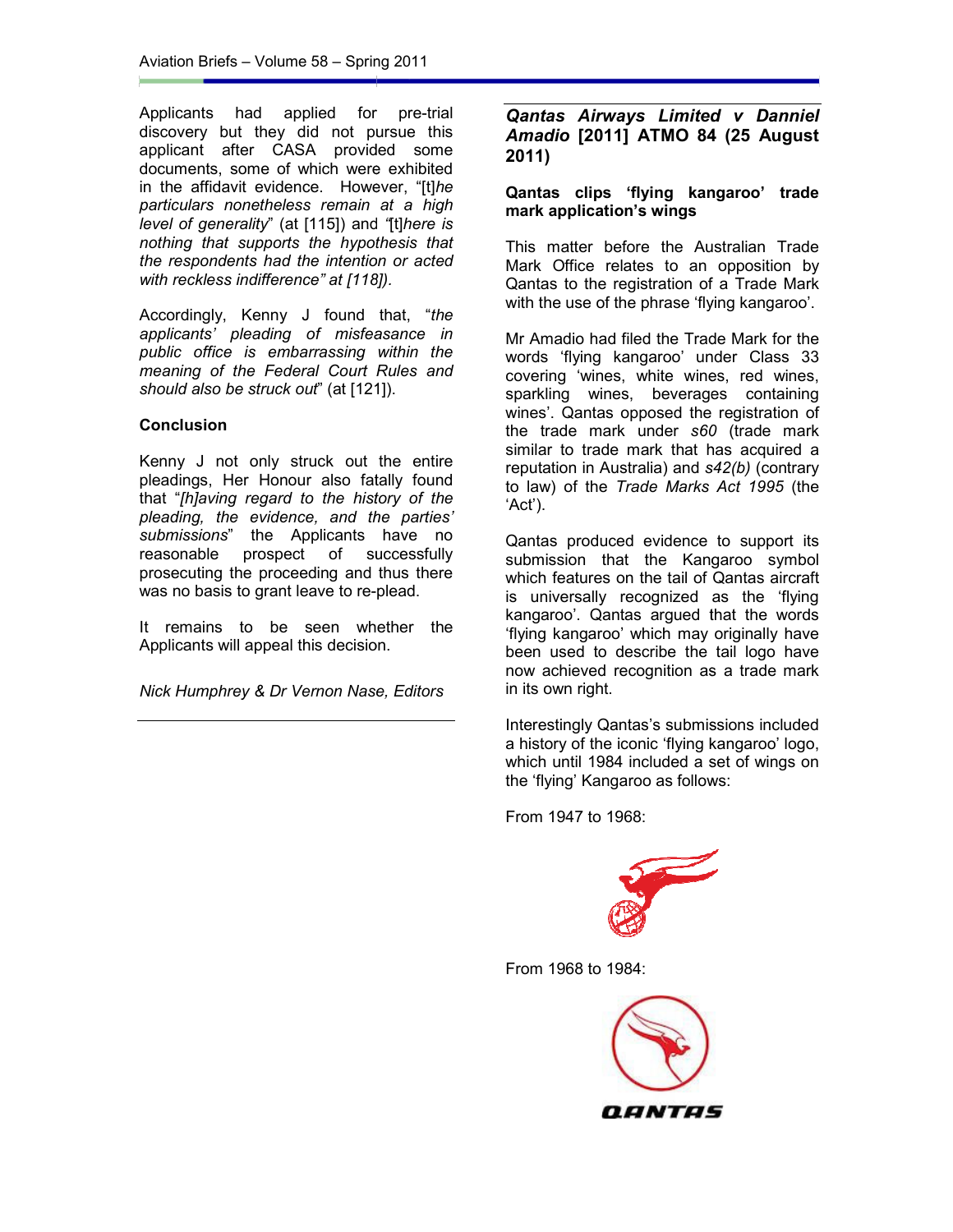In 1984 the wings were clipped and the logo was as follows:



The logo changed in 2008 for the arrival of the A380:



The Kangaroo was originally used on Qantas aircraft in 1944, painted beneath the cockpit, following the decision to name its Indian Ocean passage the Kangaroo Service. Qantas produced advertisements, publications, books and a 1980s television commercial which all referred to Qantas and the Qantas logo as the 'flying kangaroo'.

Qantas also submitted that it had strong links with the Australian wine industry referring to its in-flight wine service, promotion and support of the Australian wine industry, 'Sommelier in the Sky' cabin crew training program, offers of wine tours on its website, and its recognition within the wine industry for excellence.

In response, counsel for Mr Amadio submitted that: (i) the use of the expression 'flying kangaroo' in Qantas's evidence does not disclose use of the expression 'flying kangaroo' as a trademark, (ii) the trade marked Qantas logo is not a use of the *expression* 'flying kangaroo' as a trademark, and (iii) the use of the word 'kangaroo' and the Kangaroo device is widespread and depicts 'Australian-ness' and Qantas's use is only one such example.

#### **Decision of the Delegate of the Registrar**

Delegate Thompson of the Registrar found that the advertisement and publications in which the expression 'flying kangaroo' appeared, were not in the character of brands in which Qantas used the term in relation to airline services. Rather, the expression was being used by the writers of articles about the airlines.

In regards to its use in books Delegate Thompson found that the expression *"disappears in a mass of text"* and furthermore, *"is not used in the course of trade in relation to any particular goods or services"* (i.e. wine).

Delegate Thompson found the television commercial to be the most persuasive evidence, but nonetheless found it too much of a *"stretch"* that the use of the term in a jingle within a television commercial from the 1980s meant *"that the words 'flying kangaroo' have a reputation in Australia as a trade mark"*. Furthermore, the Delegate considered *s7* of the Act which states that *"the Register…may decide that a person has used a trade mark if it is established that the person has used the trade mark with additions or alteration that do not substantially affect the identity of the trade mark"*. On these facts the Delegate asked whether the expression 'flying kangaroo' and the Qantas logo equates to a *lack* of substantial alteration of identity and are thus interchangeable. However, Delegate Thompson considered that although the Qantas logo may have become known as the 'flying kangaroo' *"there are more obvious methods of depicting such an animal"*. Thus the change of the Qantas logo to the words 'flying kangaroo' is "*an alteration which substantially affects the identity of the trade mark"*.

He also reiterated the hesitation to view the Qantas logo and the words '*flying kangaroo*' as interchangeable because based on the evidence before him the expression '*flying kangaroo*' has been used just as frequently to refer to the Qantas logo as Qantas itself. Qantas failed under *s60* to satisfy Delegate Thompson on the evidence before him that the expression '*flying kangaroo*' had been used by it as a trade mark.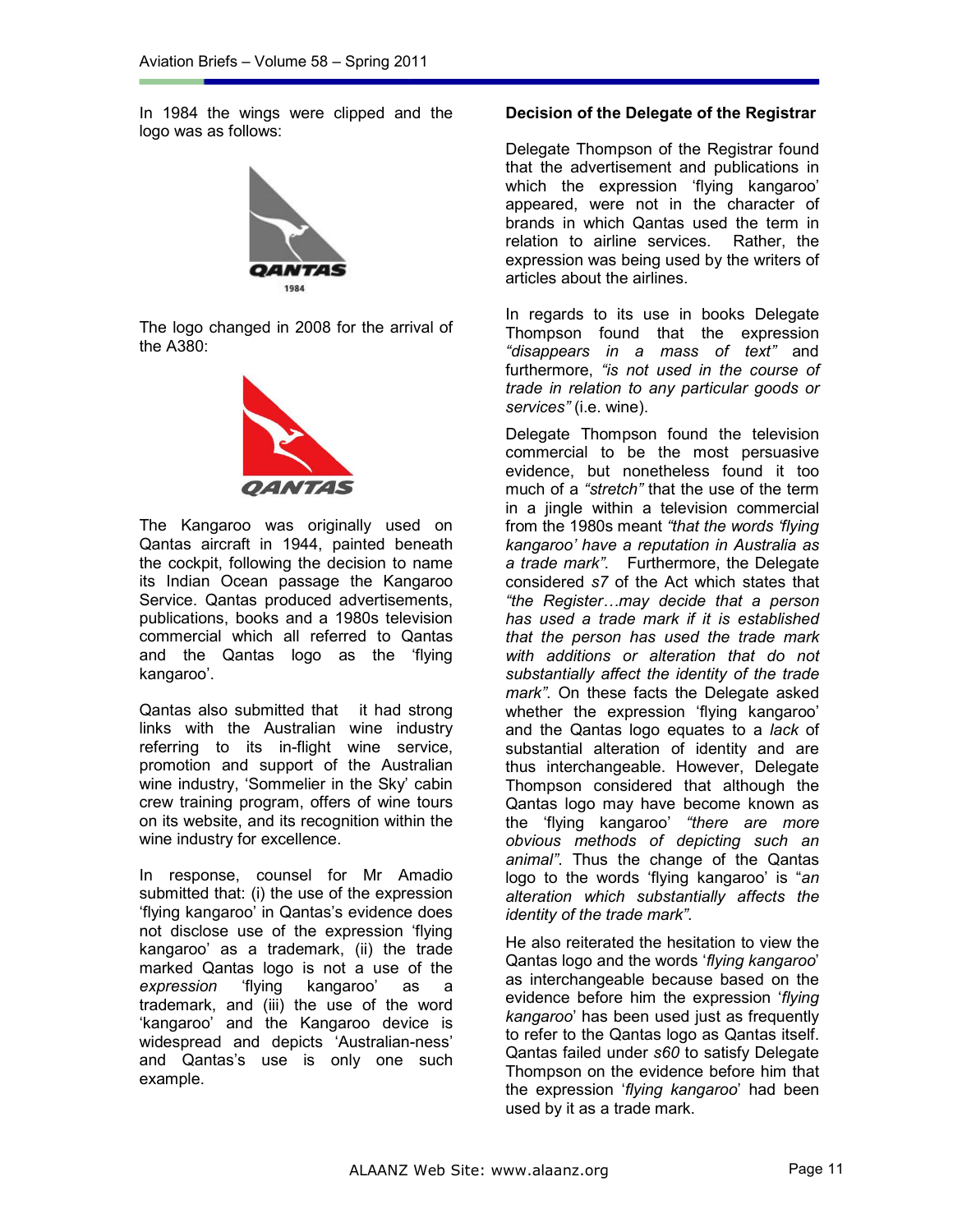The second ground was pleaded under *s42*  of the Act which holds *"the registration of a trade mark must be rejected if: (b) its use would be contrary to law*". Interestingly, the Register considered the law applicable at the 'priority date'. The priority date was *"the day that would be the date of registration of the trade mark in respect of those goods or services if the trade mark were registered"*  or in this instance 29 January 2009. Thus Qantas opposed the registration under *s52*  of the *Trade Practices Act 1974,* namely for 'misleading and deceptive conduct'.

Delegate Thompson found that on the evidence before him, Qantas had clearly established that it is widely identified by the Qantas logo and the expression 'flying kangaroo'. Although 'Kangaroo' and the graphical device of a kangaroo are widely understood to refer to Australia or 'australian-ness' it is the collocation of the words 'flying' and 'kangaroo' *"which is unusual and is almost universally identified within Australia with [Qantas] and its leaping kangaroo logo"*. The Delegate was also satisfied that Qantas had demonstrated its strong association with the wine industry.

Inevitably, Delegate Thompson found that a *"significant number of people"* upon seeing a bottle of the Applicant's wine with the trademark 'flying kangaroo' would be mislead into believing that the wine was endorsed by Qantas or is a wine selected from its in-flight service. On that basis, Mr Amadio's application for the trade mark was refused.

## **Conclusion**

Ultimately the strong brand recognition of Qantas and its 'flying kangaroo' logo meant that Qantas was successful in opposing the application. The fact that Qantas was successful under the *Trade Practices Act*  and not the *Trade Marks Act* demonstrates that even a brand as strong as Qantas should not assume to have a protected trade mark if it is not specifically registered.

*Jess McGuirk, Assistant Legal Counsel, Supreme Group* 

## *Rosengarten v American Airlines Inc (ARBN 000 775 753)* **(Civil Claims) [2011] VCAT 1535 (11 August 2011)**

Ms Rosengarten ("the **Applicant**") purchased an electronic ticket for an around-world journey ("the **Ticket**") which commenced on a Qantas flight from Melbourne to Los Angles on 26 May 2010. On the Ticket, the Applicant took several flights on various carriers in the United States, including American Airlines flight AA3820 from Chicago to Washington on 12 June 2010, Europe and Asia, and returned on Qantas flights from Bangkok to Sydney and then Sydney to Melbourne on 27 July 2010. On the American Airlines flight from Chicago to Washington, the Applicant's baggage (valued at \$3,642) was lost by the airline. The Applicant sought \$3,642 as compensation from American Airlines, but American Airlines agreed only to pay her \$1,770.54 on its view that the subject flight was part of "*international carriage*" as defined under Article 2 paragraph 1 of the Montreal Convention 1999 and its liability was limited to that amount.

The Applicant commenced this claim in the Victorian Civil and Administrative Tribunal ("the **Tribunal**") seeking the balance of the amount claimed from American Airlines of \$1,871.46 submitting that the flight from Chicago to Washington was not "*international carriage*" as defined under the Montreal Convention 1999.

Article 1 paragraph 2 of the Montreal Convention relevantly provides:

"*For the purposes of this Convention, the expression international carriage means any carriage in which, according to the agreement between the parties, the place of departure and the place of destination, whether or not there be a break in the carriage or a transhipment, are situated either within the territories of two States Parties, or within the territory of a single State Party if there is an agreed stopping place within the territory of another State, even if that State is not a State Party. Carriage between two points within the territory of a single State Party without an agreed stopping place within the territory of another State*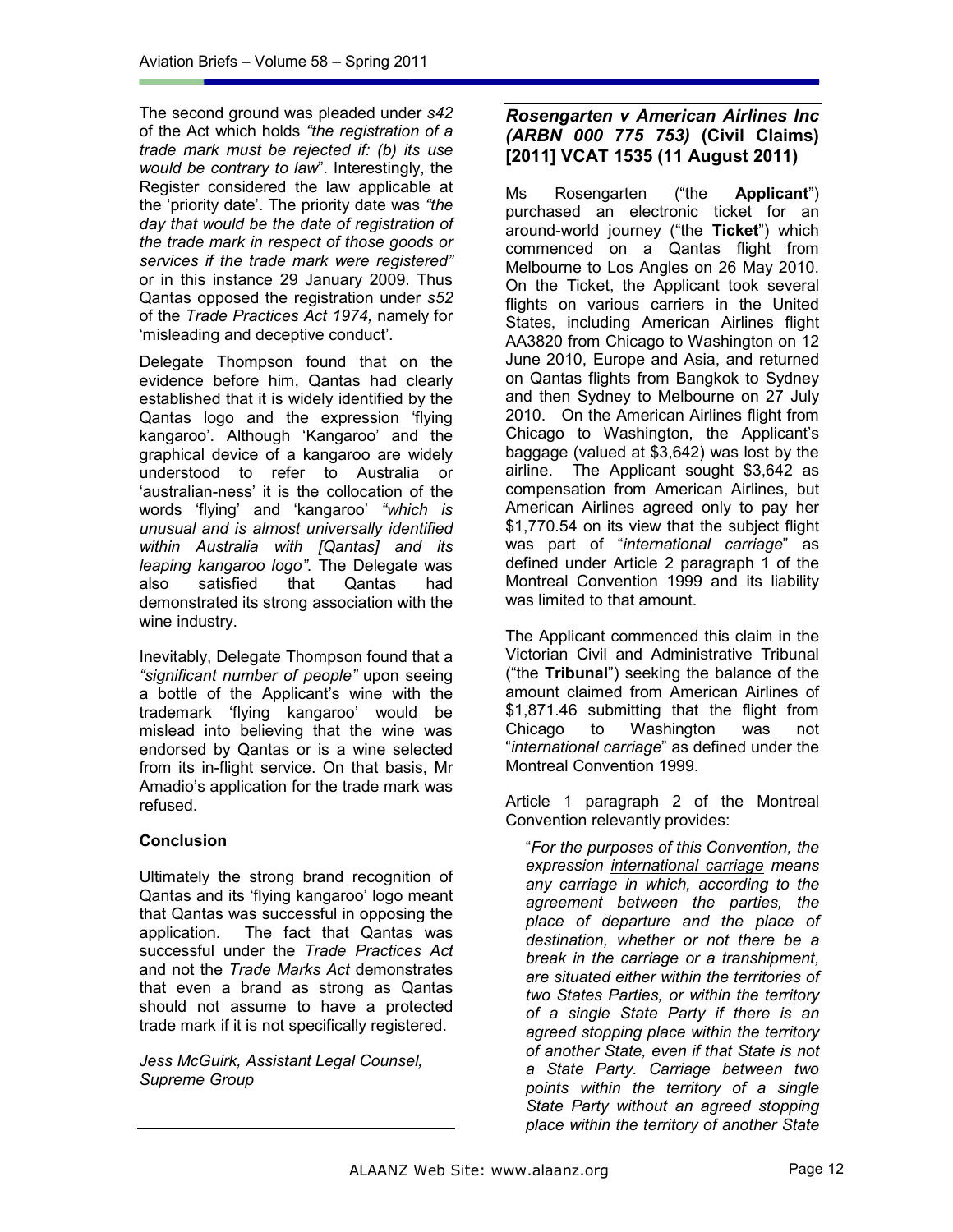*is not international carriage for the purposes of this Convention*." [Emphasis added].

The Tribunal was presided over by Senior Member Vassie whom will be remember for his earlier decision in *Ali v Malaysian Airlines System Berhad<sup>12</sup> ,* in which he found that the Tribunal did not have jurisdiction to hear a case under the Warsaw Convention because the Tribunal is not a "*Court*" in the relevant sense. In line with that reasoning, Senior Member Vassie indicated that should it be found that flight from Chicago to Washington was "*international carriage*" under the relevant convention then the Tribunal did not have jurisdiction to rule on the claim. We note that, whilst this methodology eventually resulted in the correct conclusion, we doubt that the Tribunal, in the state of Victoria, would have jurisdiction if the subject carriage was a US domestic flight.

The Applicant relied on matters set out in the second sentence of Article 1 paragraph 2 submitting that the flight was a domestic flight and not "International carriage". On the other hand, American Airlines submitted an historical construction of "*international carriage*" <sup>13</sup> to aver that the flight falls into the first sentence of Article 1 paragraph 2 (at [23]) relying on the following matters:

- 1. the "*agreement between the parties*" was created upon the booking of the electronic ticket for around-the-world air travel, part of the booking being flights AA3820;
- 2. the place of departure, Melbourne, for the around-the-world journey was within the territory of a single State Party, Australia;
- 3. the place of destination, "*according to the agreement between the parties*" was also Melbourne (within the territory of a single State Party, Australia) because in the case of a ticket for around-the-world air travel the place of departure and the place of destination are the same; and

4. there was an agreed stopping place within the territory of a single State Party, the United States of America.

The Tribunal agreed with American Airlines submission that in these circumstance the flight from Chicago to Washington was "international carriage" referring to that part of Lord Bridge's judgment in *Holmes v Bangladesh Biman Corporation<sup>14</sup>* citing that example referenced in *Goldman v. Thai Airways Ltd*. 15

Accordingly, the Applicant's claim was dismissed.

*Nick Humphrey & Dr Vernon Nase, Editors* 

 $\overline{a}$ 

<sup>12</sup> [2007] VCAT 1967

<sup>14</sup> [1989] A.C. 1112 at 1131

<sup>15</sup> [1983] 1 WL.R. 1186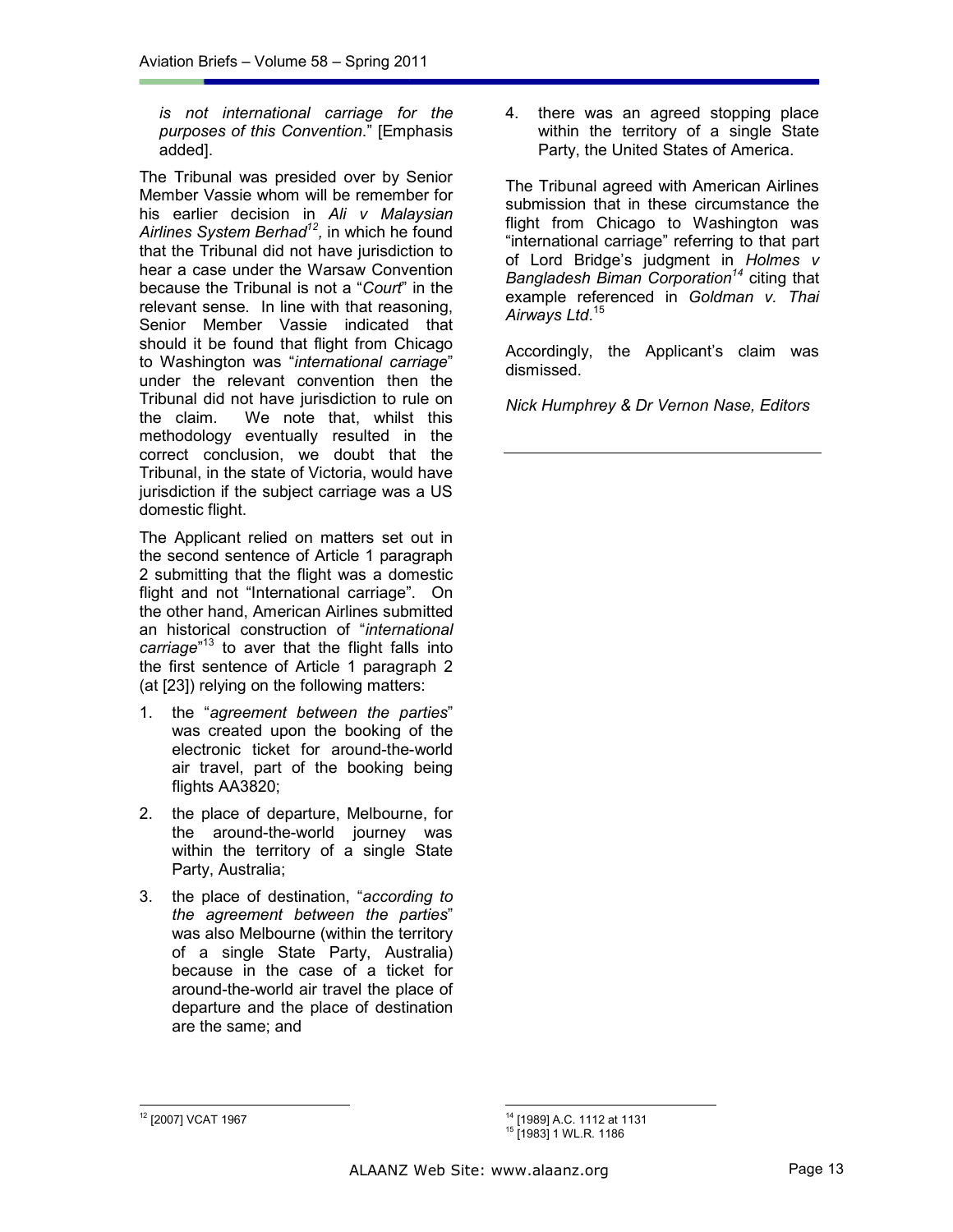## **FOCUS ON THE UNITED STATES**

*Certain Underwriters at Lloyd's London v. Great Socialist People's Libyan Arab Jamahiriya* **(No. 06-cv-731, No. 08-cv-504; Sept. 2, 2011)** 

#### **Reinsurers Awarded Judgment Against Syria for 1985 Hijacking of EgyptAir Flight 648**

On November 23, 1985, EgyptAir Flight 648 was hijacked shortly after takeoff from Athens, Greece, bound for Cairo, Egypt by terrorist operatives of the Abu Nidal Organization (ANO), a brutal terrorist organization sponsored and funded by the Syrian government. More than 60 passengers were killed in the hijacking, including three American citizens. In an attempt by Egyptian security forces to end the hijacking, the airplane was totally destroyed. The plane was insured under a hull war risk policy issued by MISR Insurance Company, which in turn had secured numerous reinsurance agreements with Certain Underwriters at Lloyd's London (Lloyd's) and other reinsurers.

Lloyd's sued the government of Syria under the Foreign Sovereign Immunities Act (FSIA), 28 U.S.C. §1602 *et seq*. Syria failed to appear and the court considered the evidence presented by Lloyd's to establish a prima facie case in order to obtain default judgment under FSIA. The court granted judgment in favor of Lloyd's for its reinsured share of the loss. The loss included approximately \$10.5 million for the value of the plane minus the offsetting salvage recovery, nearly \$500,000 in claims-related expenses, prejudgment interest at the rate of 7 percent per year, and post-judgment interest.

In determining whether Lloyd's could recover under FSIA against Syria, the court considered various jurisdictional issues. The court explained that FSIA allows a foreign state that is a sponsor of terrorism to be held liable to a United States citizen for personal injury or death and for reasonably foreseeable property loss. The killing of three U.S. citizens in the hijacking

provided jurisdiction under FSIA for the U.S. court to entertain Lloyd's collateral claim for property damage to the plane incurred as a result of the hijacking. The court ruled that FSIA creates a federal cause of action against a foreign state that provides material support or resources for an act of terrorism, including for reasonably foreseeable property damage resulting from such a terrorist act. Considering the uncontested evidence presented by Lloyd's in a five-day hearing, the court found that Syria indisputably supported the ANO, was fully aware that ANO was a brutal terrorist organization, and that the damages sought by Lloyd's for destruction of the airplane were reasonably foreseeable from such support as required to recover under FSIA.

IMPACT – REINSURANCE: Terrorist attacks remain a seemingly ever-present risk worldwide. The FSIA creates a cause of action against state sponsors of terrorism, providing a useful tool for insurers and reinsurers to recover assets of state sponsors of terrorism for reasonably foreseeable injuries, death and property damage.

*Daniel Gerber, Partner, Goldberg Segalla LLP* 

*This article first appeared in Reinsurance Review, Volume 3, No 10 published on October 2011 by Goldberg Segalla LLP and has been reproduced with the kind permission of the author. For further information please refer to: www.goldbergsegalla.com.* 

## *Getz v Boeing Company et al* **(US Court of Appeals, 9th Circuit, August 2011)**

This class action arose from the crash of an Army Special Operations Aviation Regiment helicopter in Afghanistan in February 2007 in which 8 servicemen were killed and 14 were injured. The Plaintiffs included those injured and the heirs of the deceased.

The Army-operated MH-47E Chinook helicopter, which was carrying military personnel to Bagram Air Base, crashed in the Kabul Province of Afghanistan when it encountered snow, rain and ice causing its engines to suddenly shut down.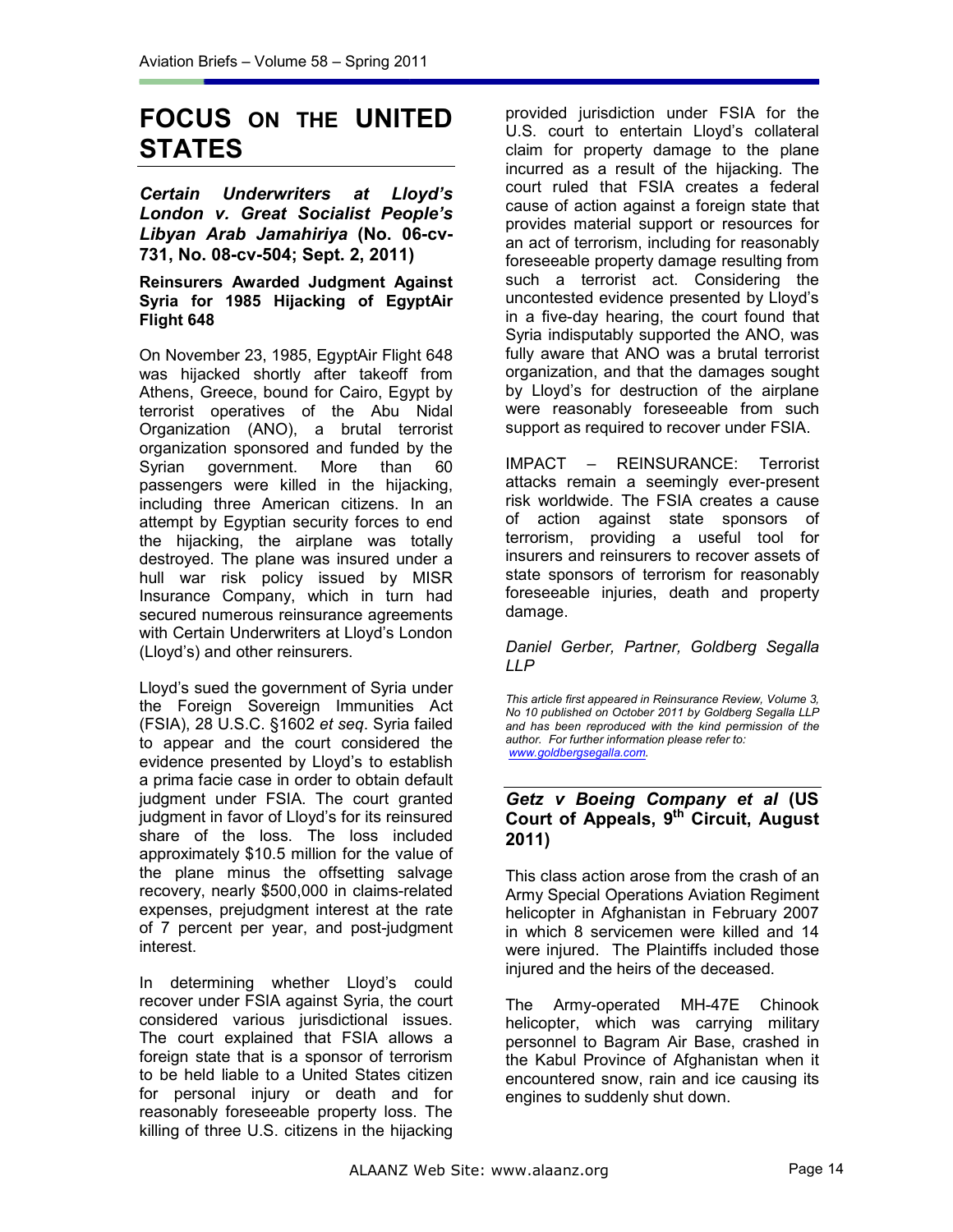Initial investigations into the cause of the crash concluded:

- i. the accident occurred after one of the aircraft's two engines suddenly flamed out;
- ii. the aircraft's engine control system—the Full Authority Digital Electronic Control (FADEC) — unexpectedly shut down, causing the engine to fail; and
- iii. the engine's Digital Electronic Control Unit (DECU)—the onboard computer that controls fuel flow to the engine malfunctioned due to some kind of electrical anomaly.

A further investigation conducted by the aircraft's manufacturers concluded:

- i. the crash occurred because the engine ingested an inordinate amount of water and ice during the inclement weather causing it to flame out; and
- ii. the flameout might have been avoided if the aircraft's ignition system had been equipped with a continuous or automatic relight feature, which would have allowed the engine to restart automatically in the event of a water- or ice-induced flameout.

This action was filed by the Plaintiffs against those parties that designed and manufactured the aircraft including Boeing, Honeywell, who designed and built the engines (including the ignition system), Goodrich who designed the FADEC and were responsible for the DECU and ATEC, a British company that designed the hardware and software for the DECU.

Boeing successfully removed the action from a Californian State Court to the Federal Court. The District Court rejected each of Plaintiffs' claims. First, it ruled that it lacked personal jurisdiction over ATEC. Then, in 2010, it granted summary judgment to Boeing, Honeywell, and Goodrich (the Contractors) in *Getz v. Boeing Co<sup>16</sup>*. The district court ruled that the Plaintiffs' state-law claims against the Contractors were pre-empted by the government contractor defense.

The appeal was heard by Circuit Judges Wallace, Noonan and Clifford with an opinion by Senior Circuit Judge Wallace.

## **The case against ATEC**

The issue against ATEC was whether or not the Plaintiffs' claims for product liability, negligence, wrongful death, and loss of consortium arose under federal law. The Court noted that under the procedural rules, aggrieved Plaintiffs are afforded a mechanism for vindicating their federal rights in cases involving defendants that lack single-state contacts, but who possess minimum contacts with the United States as a whole.

In concurrence with the commentary on "*Federal Claim Outside State-Court Jurisdiction*" and judicial authority, the Court held that Plaintiffs' claims against ATEC did not arise under federal law for that purpose.

The Court also rejected the Plaintiffs' contention that ATEC had a minimum contact with California which would enliven a right under the procedural rules. The Court maintained that the Plaintiffs failed to identify any specific facts, transactions, or conduct that would give rise to personal jurisdiction over ATEC in California.

## **The government contractor defence**

The Supreme Court established the framework of the government contractor defense in *Boyle v. United Technologies*  Corp.<sup>17</sup>, In that case, the Court explained that procurement of military equipment involves "*uniquely federal interests*" that sometimes pre-empt a plaintiff's product liability claims against government contractors. This defense protects government contractors from tort liability that arises as a result of the contractor's compliance with the specifications of a federal government contract.

To afford the benefit of this defence, a contractor must establish:

i. that the United States approved reasonably precise specifications;

 $\overline{a}$ 

<sup>16</sup> *.,* 690 F.Supp.2d 982 (N.D. Cal. 2010)

<sup>1717</sup> 487 U.S. 500 (1988).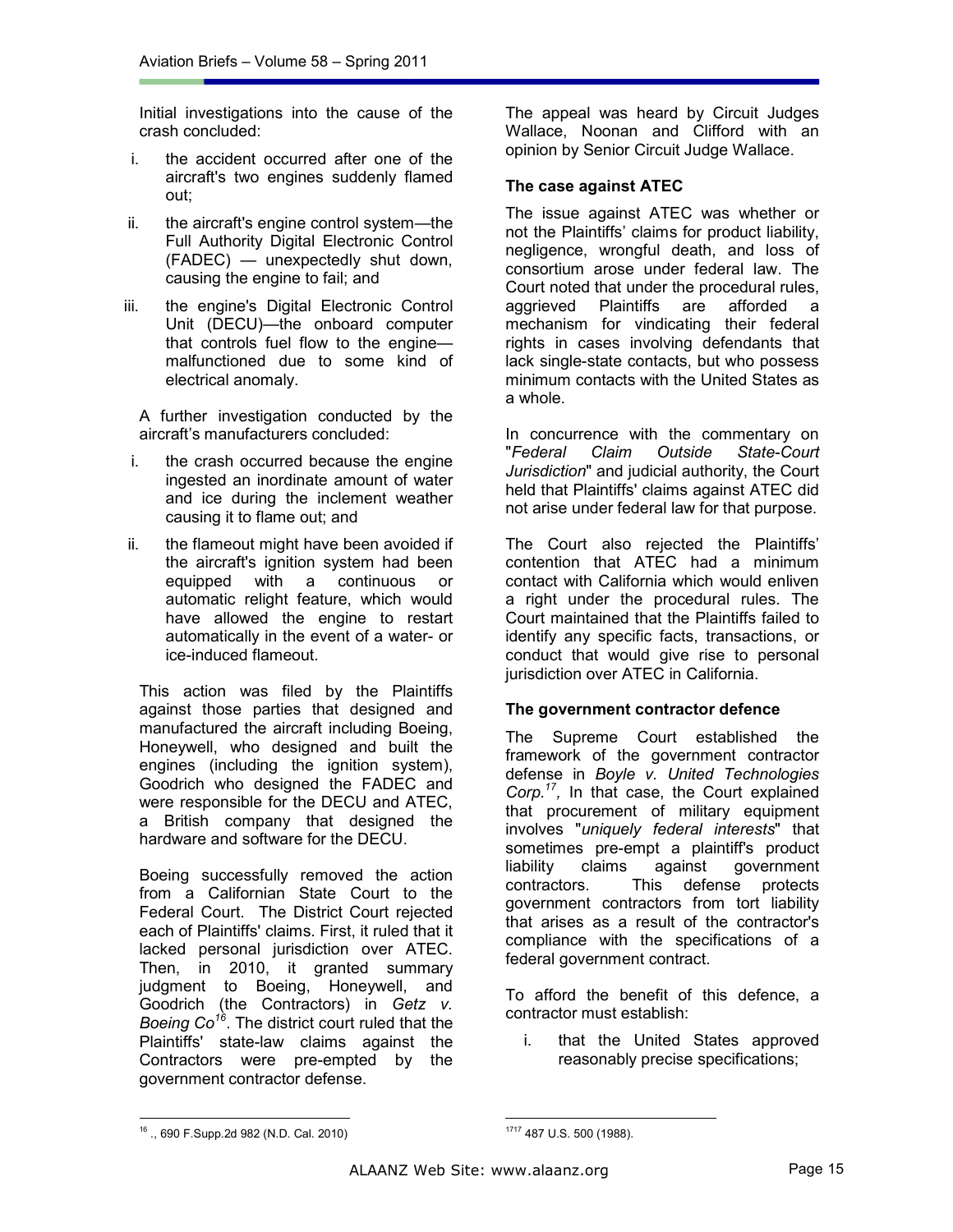- ii. the equipment conformed to those specifications; and
- iii. the supplier warned the United States about the dangers in the use of the equipment that were known to the supplier but not to the United States.<sup>1</sup>

The Plaintiffs raised several challenges to each of these elements. Under *Boyle*'s first element, approval must result from a "continuous exchange" and "back and forth dialogue" between the contractor and the government.<sup>19</sup> Plaintiffs argue that the Plaintiffs argue that the necessary specifications are lacking with respect to the following design features of the MH-47E Chinook: (i) the engine's ignition system, (ii) the FADEC-DECU, and (iii) the aircraft itself.

## **Engine ignition system**

The Plaintiffs claimed the ignition system was defective because it was manufactured without a continuous relight function, which would have allowed the engine to restart automatically in the event of a waterinduced flameout. However the Court found:

- i. the United States Army approved reasonably precise specifications for this aspect of the ignition system, which was manufactured by Honeywell;
- ii. Honeywell was compliant with its contract with the Army; and
- iii. the Army's approval of this specification resulted from careful deliberation, not a "rubber stamp."

The Court emphasised that these elements went to design specifications and were more than mere performance criteria.

## **The FADEC-DECU system**

The Court concluded that the Army had carefully reviewed these specifications, scrutinized their content, and evaluated the reported test results before approving Goodrich's specifications. His Honour also noted that '[at] one point Army engineers even rejected the "FADEC control system

 $\overline{a}$ 

specification," insisting that Goodrich address certain technical concerns.

Conversely, it was noted that the Plaintiffs presented no contrary evidence. It was felt that 'the government [had] exercised judgment in approving this product's design'. The Court was 'persuaded' by the Eleventh Circuit's decision in *Brinson v. Raytheon Co.<sup>20</sup>* where 'the court imposed the government contractor defense even though the product design had been patented before it was approved by the United States Air Force.' This was done because the Air Force had carefully considered and reviewed the design prior to approval and implementation and that was sufficient.

#### **The 'helicopter [as a whole] was defective' argument**

This argument was also rejected by the Court for the same reasons as the two prior arguments, that the Government had approved reasonably precise design specifications.

#### **Second element of the 'government contractor' defense**

Relying on *Miller v. Diamond Shamrock Co.,<sup>21</sup>* the Court held that the operative test for conformity with reasonably precise specifications turns on whether "the alleged defect . . . exist[ed] independently of the design itself." Noting that the Government had spent years reviewing, developing, and testing both the MH-47E and its engine, and conducted tests and checks upon delivery, the Court concluded that MH-47E conformed with the approved specifications for both the ignition system and the FADEC-DECU.

The Court also considered a post-accident email advanced by the Plaintiffs in which an Army officer had expressed disappointment that the contractors had not provided an input/output table that would have measured the electrical perameters used by the DECU to control the engines on the helicopter. The Court felt that this did not impact upon the issue of the DECU's

 $18$  Id at 512.

<sup>19</sup> *Butler v. Ingalls Shipbuilding, Inc.,* 89 F.3d 582, 585 (9th Cir. 1996).

<sup>&</sup>lt;sup>20</sup> , 571 F.3d 1348 (11th Cir. 2009)<br><sup>21</sup> 275 F.3d 414, 421 (5th Cir. 2001)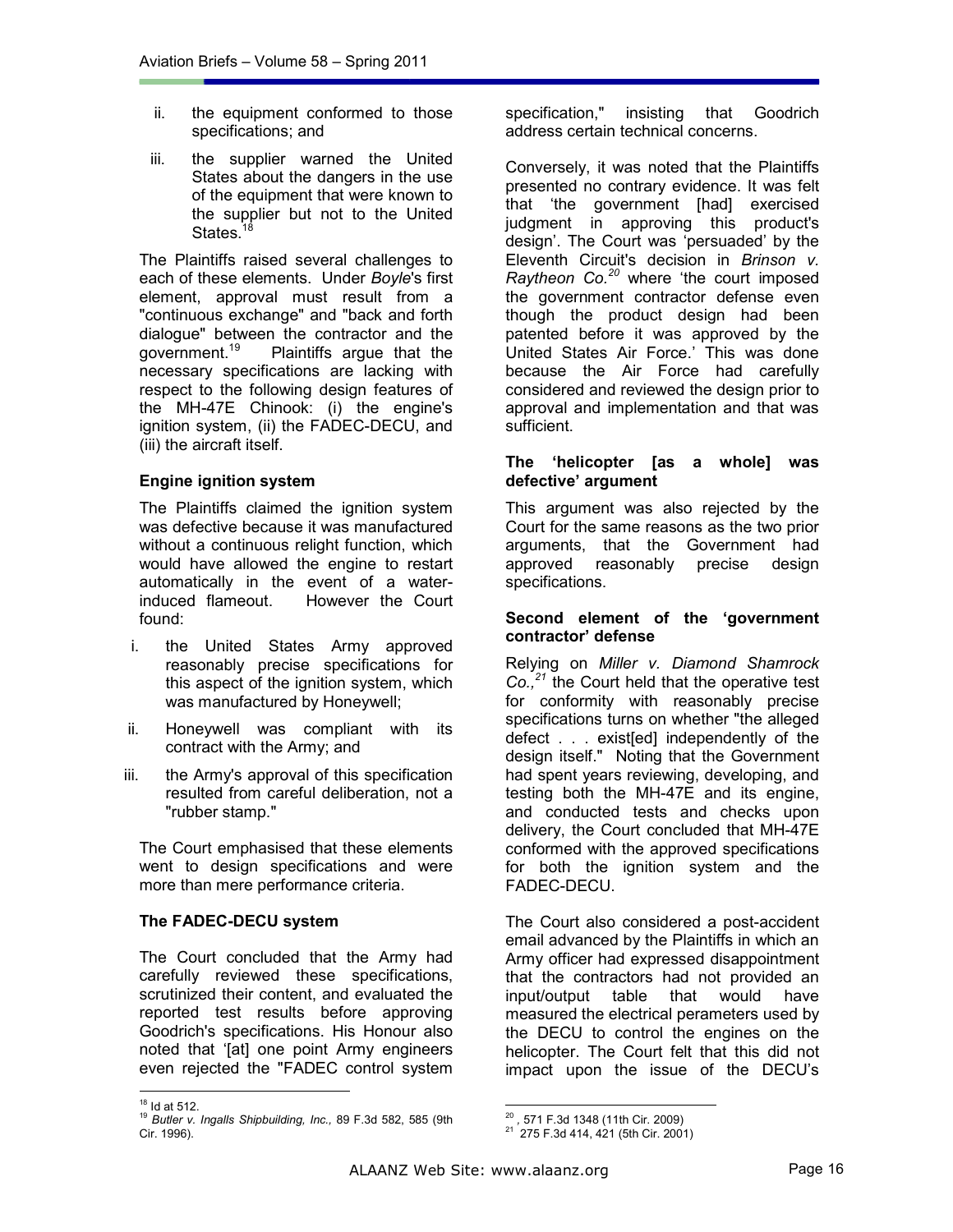conformance with design specifications. In the words of the Court, '*the notion that the measurements would have identified a deviation from the approved design specifications is speculative and thus insufficient to defeat summary judgment*.'

Citing *Kerstetter*, 210 F.3d at 435, and *Oliver*, 96 F.3d at 1000, the Court maintained that a mere allegation of nonperformance is insufficient. Although the aircraft's engine did not perform like it was supposed to does not preclude the Defendants from establishing the contractor defense.

## **Oligation to warn about known dangers**

Under the final limb of the government contractor defense, government contractors must warn of the dangers in the use of the equipment that were known to the [contractor] but not to the United States.<sup>22</sup> On this point, the Court concluded that the Defendants satisfied this requirement. Curiously, the Chief of the Aviation Engineering Directorate, which approved the design specifications for the MH-47E, stated in his undisputed affidavit that "*automatic re-light . .. technology has always been known to the Army, but the Army elected not to include it*" on the Chinook line of helicopters.

In response to Plaintiffs' assertion that the Army had never heard of an engine actually flaming out due to water or ice ingestion the Court noted that under *Boyle* a contractor is not required to warn about dangers of which it merely should have known.

Did the Contractors violate a state-law duty to warn of dangers of which they should have known?

In order for a contractor to defend itself against a claim of failure to warn, it must show that:

- i. the government exercised its discretion and approved certain warnings;
- ii. the contractor provided the warnings required by the government; [and]
- iii. the contractor warned the government about dangers in the equipment's use  $\overline{a}$

that were known to the contractor but not to the government.<sup>23</sup>

The Plaintiffs argued that the Defendants violated their duty to warn because they knew or should have known of an electrical problem with the FADEC-DECU, but failed to provide timely warnings to the operators of the MH-47E Chinook.'

The Court focused on warnings included in the helicopter's Operator's Manual, maintaining that it was '*beyond dispute*' that the government exercised discretion when it selected warnings for the aircraft. Alluding to its earlier analysis, the Court also concluded that the Contractors could easily satisfy the second and third elements of the criteria. On the second criterion they had delivered the Operator's Manual and for the third criterion they had warned the government about dangers in the equipment's use that were known to the Defendants but not to the government.

The Court affirmed the District Court decision.

*Dr Vernon Nase & Nick Humphrey, Editors* 

## *Illinois National Insurance Company v. Wyndham Worldwide Operations, Inc***., 653 F.3d 225**

## *U.S. Court of Appeals, Third Circuit*

In *Illinois National Insurance Company v. Wyndham Worldwide Operations, Inc*., 653 F.3d 225 (3rd Cir. Aug. 3, 2011), the U.S. Court of Appeals for the Third Circuit, in a precedential decision, held that New Jersey law allows reformation on the basis of mutual mistake against a party that did not participate in the negotiation of a contract.

Illinois National commenced an action in the U.S. District Court for the District of New Jersey seeking a determination that Wyndham is not covered under an aircraft fleet insurance policy issued to Jet Aviation. Various claimants had sued Wyndham after two Wyndham employees rented an aircraft that later crashed, resulting in multiple fatalities. Jet Aviation, which managed Wyndham's own aircraft,

<sup>22</sup> Per *Boyle*, 487 U.S. at 512.

<sup>23</sup> *Oliver,* 96 F.3d at 1003-04.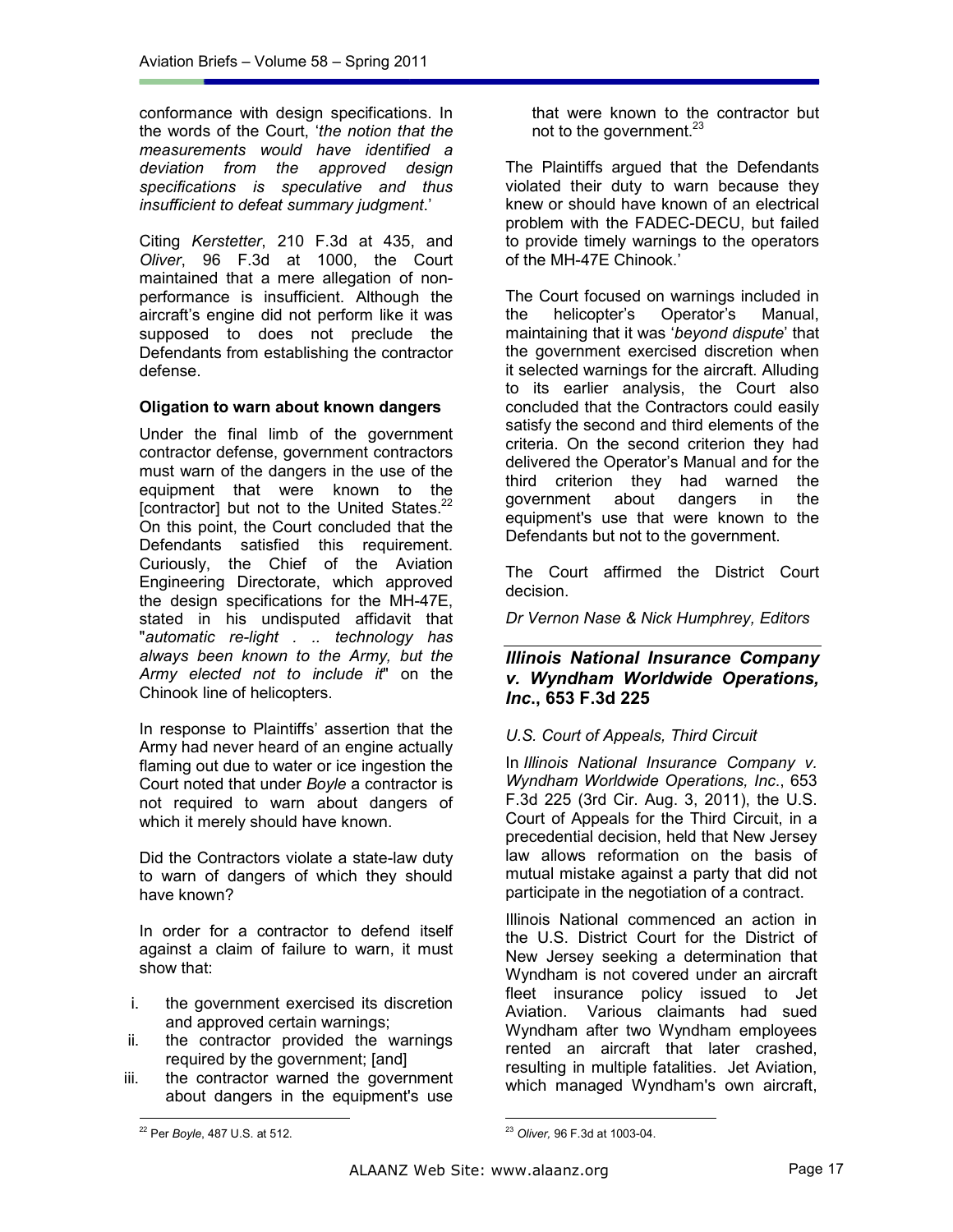had no involvement with the rented aircraft. Nevertheless, Wyndham claimed that, pursuant to a change in the policy's managed aircraft endorsement made in 2008, it was entitled to coverage under Jet Aviation's policy regardless whether the accident involved an aircraft arranged by Jet Aviation. The change had been proposed by Jet Aviation's broker and agreed to by Illinois National, without any involvement of Wyndham. Illinois National sought a declaration that Wyndham is not entitled to coverage under the policy because it excludes coverage for "nonowned" aircraft, unless operated by or used at the direction of Jet Aviation or, alternatively, reformation of the policy to conform to the parties' undisputed intent that coverage was so limited.

The provision of the Managed Aircraft Endorsement at issue – excluding nonowned aircraft coverage unless such aircraft is "operated by or used at the direction of Jet Aviation Business Jets, Inc." – remained unchanged throughout 2004, 2005, 2006 and 2007. In 2008, however, the term "Named Insured" was substituted for "Jet Aviation Business Jets, Inc." Jet Aviation's broker proposed this change to encompass all Jet Aviation entities that might be involved in arranging non-owned aircraft for insured owners. Wyndham did not dispute that neither Jet Aviation, Marsh nor Illinois National intended the change to give any of Jet Aviation's clients such as Wyndham, referred to in the endorsement as "Insured Owners," coverage for nonowned aircraft with which Jet Aviation had no involvement. Indeed, Wyndham procured its own coverage for non-owned aircraft liability under policies from StarNet Insurance Company, outside of Jet Aviation's policy. Nevertheless, the District Court found that mutual mistake was impossible since Wyndham was not directly involved in negotiating and drafting the policy with Illinois National.

The District Court granted summary judgment to Wyndham, dismissing Illinois National's action. The court ruled that the policy provided coverage to Wyndham and reasoned – without reference to the undisputed intent of the contracting parties, Jet Aviation and Illinois National – that reformation based on mutual mistake could

not be obtained against Wyndham because Wyndham was not involved in negotiating and drafting the policy. The district court also dismissed Illinois National's complaint on the ground that the reformation claim had not been adequately pled in accordance with the requirements of Federal Rule of Civil Procedure Rule 9(b). Illinois National appealed the decision.

The central issue of the appeal was whether the district court erred by disregarding the undisputed intentions of the contracting parties to the policy. Ruling that reformation based upon mutual mistake is not available as to a party not directly involved in negotiating and drafting the policy, the District Court apparently decided that any evidence of the parties' intent was irrelevant. Illinois National argued that in so doing, the District Court disregarded the fundamentals of reformation.

The Third Circuit agreed with Illinois National that the District Court erroneously interpreted New Jersey law in concluding that mutual mistake can only serve as a basis for reformation against a bargaining party. Reformation based on mutual mistake can be obtained against third parties, but is based upon the intent of the *contracting* parties. The Third Circuit found that "the understanding of persons who were not contracting parties at the time of consummation of a contract is irrelevant." Accordingly, the Third Circuit found that the District Court erred in not considering the intent of the contracting parties. With respect to whether the claim met the requirements of Rule 9(b), the Third Circuit again disagreed with the District Court and found that Illinois National sufficiently pled mutual mistake. The fact that Wyndham had enough information with which to answer and counterclaim, engage in discovery, and move for summary judgment indicated the complaint was adequately pled.

## *Andrew T. Houghton, Partner, Segwick LLP*

*This article first appeared in Sedgwick LLP's Aerospace Insurance Update newsletter published in November 2011 and has been reproduced with the kind permission of the author. For further information please refer to http://sedgwicklaw.com ©2011 Sedgwick LLP*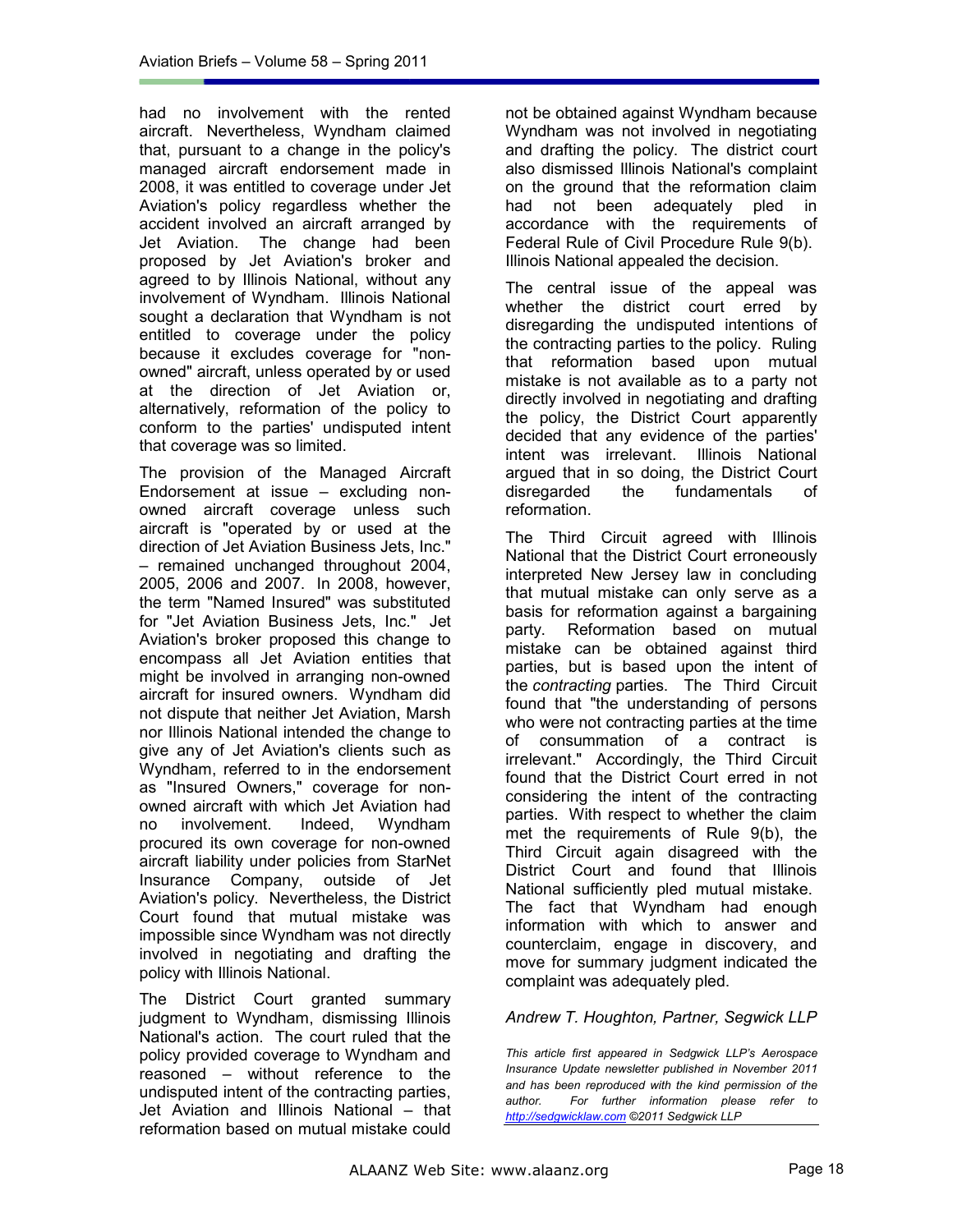## *Oxford Aviation, Inc. v. Global Aerospace, Inc* **-- F. Supp. 2d --, 2011 WL 4102582 (D. Me. Sept. 14, 2011)**

## *U.S. District Court, District of Maine*

In *Oxford Aviation, Inc. v. Global Aerospace, Inc*., the U.S. District Court for the District of Maine rejected a claim by an insured aircraft refurbishment and repair facility, Oxford Aviation, Inc., that its aviation insurer, Global Aerospace, must defend a suit against Oxford alleging defective repairs to a customer's aircraft.

Global had denied coverage for the underlying suit, in which Oxford's customer alleged that the insured incorrectly installed equipment, scratched and damaged the exterior of the aircraft, damaged avionics and engine components, and that in a subsequent flight a window cracked because of faulty repairs by the insured. The customer asserted causes of action for breach of contract and warranties, violation of the Maine Unfair Trade Practices Act and deceptive trade practices law, unjust enrichment, promissory estoppel, fraud and negligent misrepresentation. As the court noted, there was no claim for bodily injury and no claim for damages to any property other than the aircraft itself.

The insured argued that there was a potential for coverage for at least some of the damage, and therefore a duty to defend, under Coverage A of its aviation general liability insurance policy, which provided that the insurer would pay "those sums that the insured becomes legally obligated to pay as damages because of property damage to which this insurance applies," and under Coverage D, which provided hangerkeepers liability coverage.

Without directly addressing Global's argument that the damages did not result from an accident, the court concluded that, because all of the counts of the complaint relate to deficiencies in the insured's work and product, coverage was barred by the exclusions to Coverage A, including Exclusion (j), which excluded claims for damage to "*personal property in the care, custody or control of the insured, Exclusion (k), which precluded coverage for property damage to "your product*," and Exclusion (l), which barred coverage for property damage included in the "*productscompleted operations hazard*." The court also concluded that coverage for the crack in the window that subsequently occurred in flight because of the insured's faulty repair was barred by Exclusion (m), which excluded claims for damage to impaired property or property that has not been physically injured resulting from the deficient product or work of the insured. The court appears to have viewed the window as "*impaired property*" defined in the policy as "*tangible property other than your product or your work, that cannot be used or is less useful*."

The court also rejected the insured's argument there was a potential for coverage under Coverage D<br>(hangerkeepers liability coverage). (hangerkeepers liability coverage). Coverage D provided coverage for sums the insured becomes liable for because of damage to aircraft in the insured's "care, custody and control." However, Coverage D explicitly excluded coverage for defects in the actual work of the insured while they have custody of the aircraft. The court held that while it is undoubted that Coverage D covered accidental damage, there was no possibility of coverage because the complaint only sought compensation for damage caused by the insured's work rather than purely "accidental" damage. Because the complaint specifically did not state a claim for the type of accidental damage to which Coverage D would apply, the court held that there was no duty to defend.

*Andrew T. Houghton, Partner & Ira M. Steinberg, Associate, Sedgwick LLP.* 

*This article first appeared in Sedgwick LLP's Aerospace Insurance Update newsletter published in November 2011 and has been reproduced with the kind permission of the author. For further information please refer to http://sedgwicklaw.com . ©2011 Sedgwick LLP*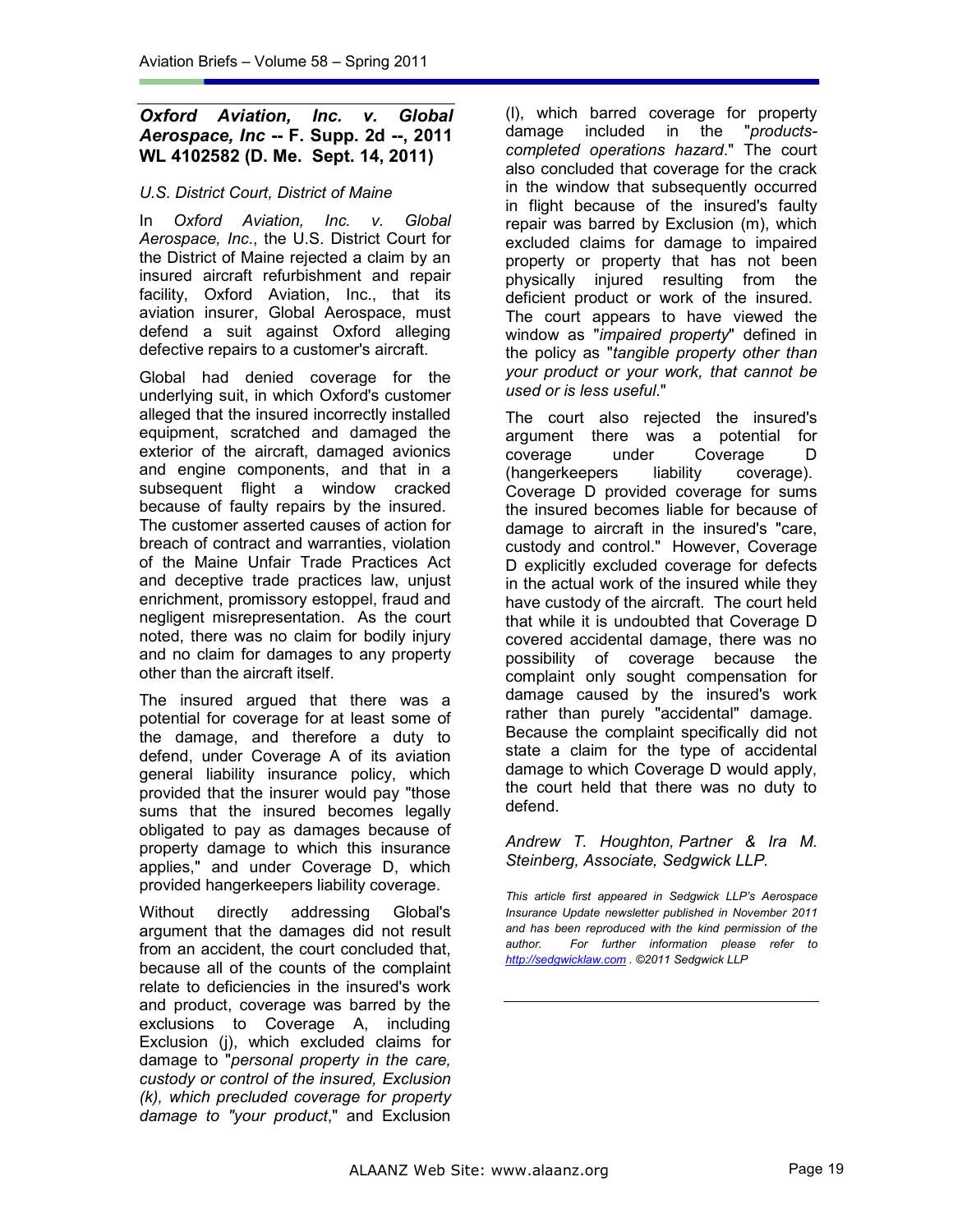## **FOCUS ON CANADA**

#### *Quantum Helicopters Ltd. v. Honeywell International Inc.* **2011 BCSC 1352**

## **Particulars in Aviation Product Liability Cases**

On June 26, 2008, one of Quantum Helicopters Ltd's ("Quantum") Bell helicopters suffered a hard landing in British Columbia following an engine failure causing damage to the rotorcraft.

Quantum commenced legal proceedings alleging that the engine failure was caused by a defective power turbine blade due to a fatigue crack which caused an overstress fracture of the remainder of the blade. Quantum also alleges that the fatigue crack originated at a metallurgical anomaly in the power turbine blade which had been introduced when it was cast.

Quantum named a number of parties as defendants in the action, including Honeywell International Inc. (the engine manufacturer), Howmet Castings & Services, Inc. and Howmet Corporation (the companies alleged to have cast the subject blade) as well as Airborne Aero Engines Ltd. (an aircraft engine maintenance facility which performed work on the helicopter prior to the accident).

There were several bundles of allegations made as to Airborne's negligence in the claim, two of which were that Airborne:

- (i) failed to comply with Honeywell's overhaul manuals, instructions, bulletins and recommended practices for the overhaul of the engine; and
- (ii) failed to properly service, repair, test, inspect and maintain the helicopter, including the engine in accordance with the applicable manufacturer's manuals, recommendations, bulletins, advisories, instructions for continuing airworthiness, the Canadian Aviation Regulations (the "CARs"), the CARs

standards and the standards of good airmanship.

Airborne brought a motion to the Superior Court of British Columbia seeking particulars as to these allegations. In short, Airborne's position was that these allegations, as pled, were overly broad. Airborne maintained that it was not possible for it to understand the case against it unless it was provided with greater specificity by the plaintiff.

The Master deciding the motion heard arguments from Quantum to the effect that the action was still at the pleadings stage, and that documentary discovery was ongoing. As a result, argued Quantum, it was too soon for it to provide the requested level of specificity sought by Airborne.

I am satisfied that, to a large ex-tent and with the exception noted, the request for particulars is premature. The exception is with respect to the applicable CARs sections and standards.

Quantum also argued that some of the information that it will need to make out its case (and provide greater particularization as to the negligent actions allegedly committed by the defendants) was still in the hands of other defendants, such as Honeywell which was expected to produce its applicable overhaul manuals, instructions, bulletins, recommended practices for the overhaul of the engine in question and instructions for continuing airworthiness. Only when those documents were produced, and the Honeywell representative had been questioned on discovery, would Quantum be in a position to set out informed particulars of negligence.

Master MacNaughton accepted Quantum's arguments with one exception, which is discussed further on in this article. She held that she was satisfied that Airborne had been provided with sufficient particulars to "take the matter through to examinations for discovery". She noted that there was no evidence from a representative of Airborne suggesting that it does not have sufficient particulars to respond to the action or to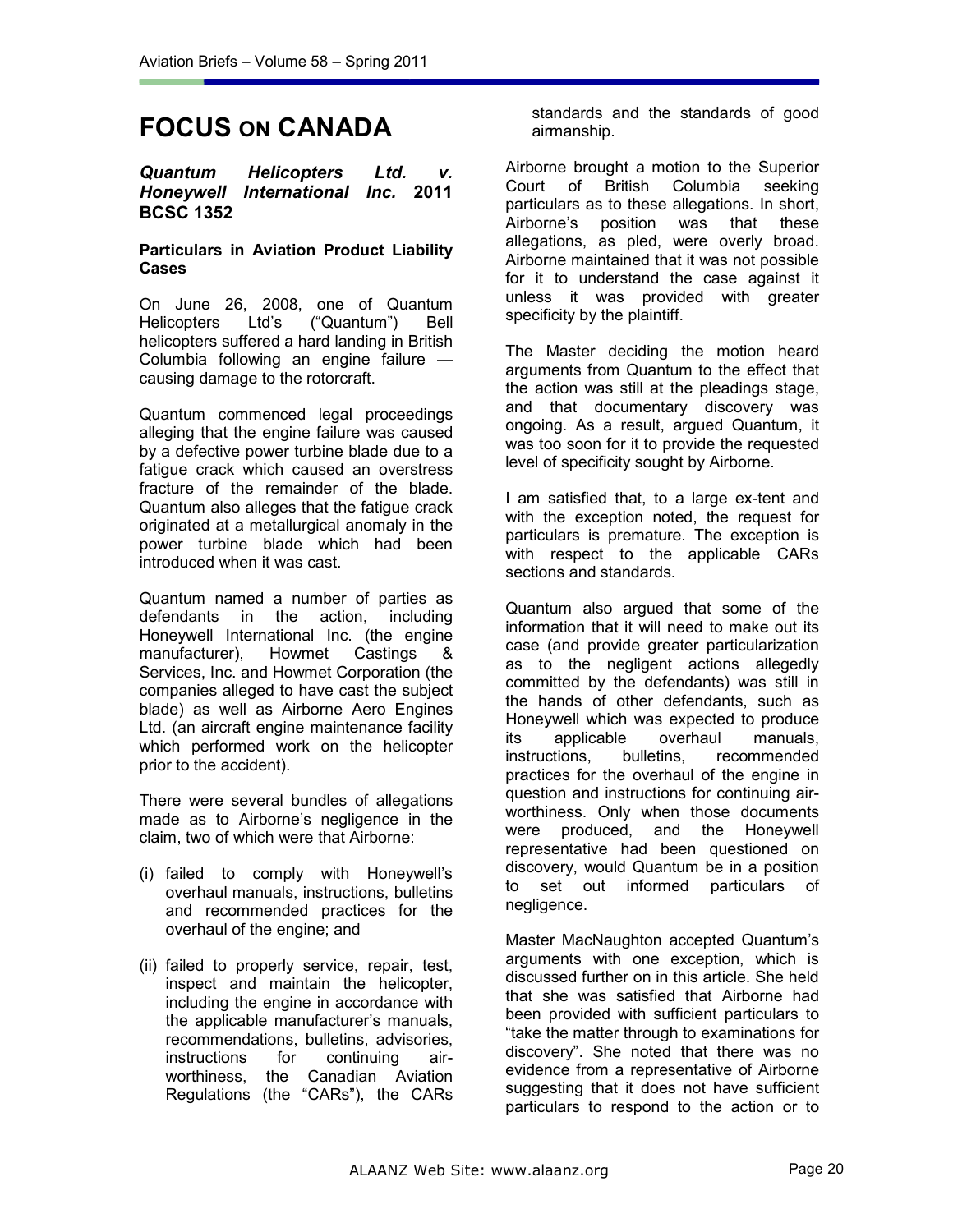know the case it has to meet at this early stage of the proceedings.

On the issue of the CARs, however, Master MacNaughton considered the voluminous index to the CARs, which was attached to an affidavit filed by Airborne and noted that there are "many parts of the CARs which are irrelevant to this action and will not be in issue between the parties." She therefore ordered that Quantum provide particulars as to which sections it intended to rely upon.

It is likely that Master MacNaughton's rather bald order that Quantum provide particulars as to which sections of the CARs it is relying upon will be problematic for the parties — as there are thousands of sections and subsections in the CARs (organized under nine Parts, each with its own set of Subparts) — and Master MacNaughton did not specify the level of precision to which the sections had to be cited.

Because there was divided success on the motion, costs were ordered "in the cause" (i.e. the party that ultimately succeeds in the action will be entitled to costs of the motion).

*Carlos P Martins, Partner, Bersenas Jacobsen Chouest Thomson Blackburn LLP* 

*This article first appeared in Bersenas Jacobsen Chouest Thomson Blackburn LLP's "Transportation Notes" Volume 7, Issue 10, October 2011 and has been reproduced with the kind permission of the author. For further information please refer tohttp://www.lexcanada.com.*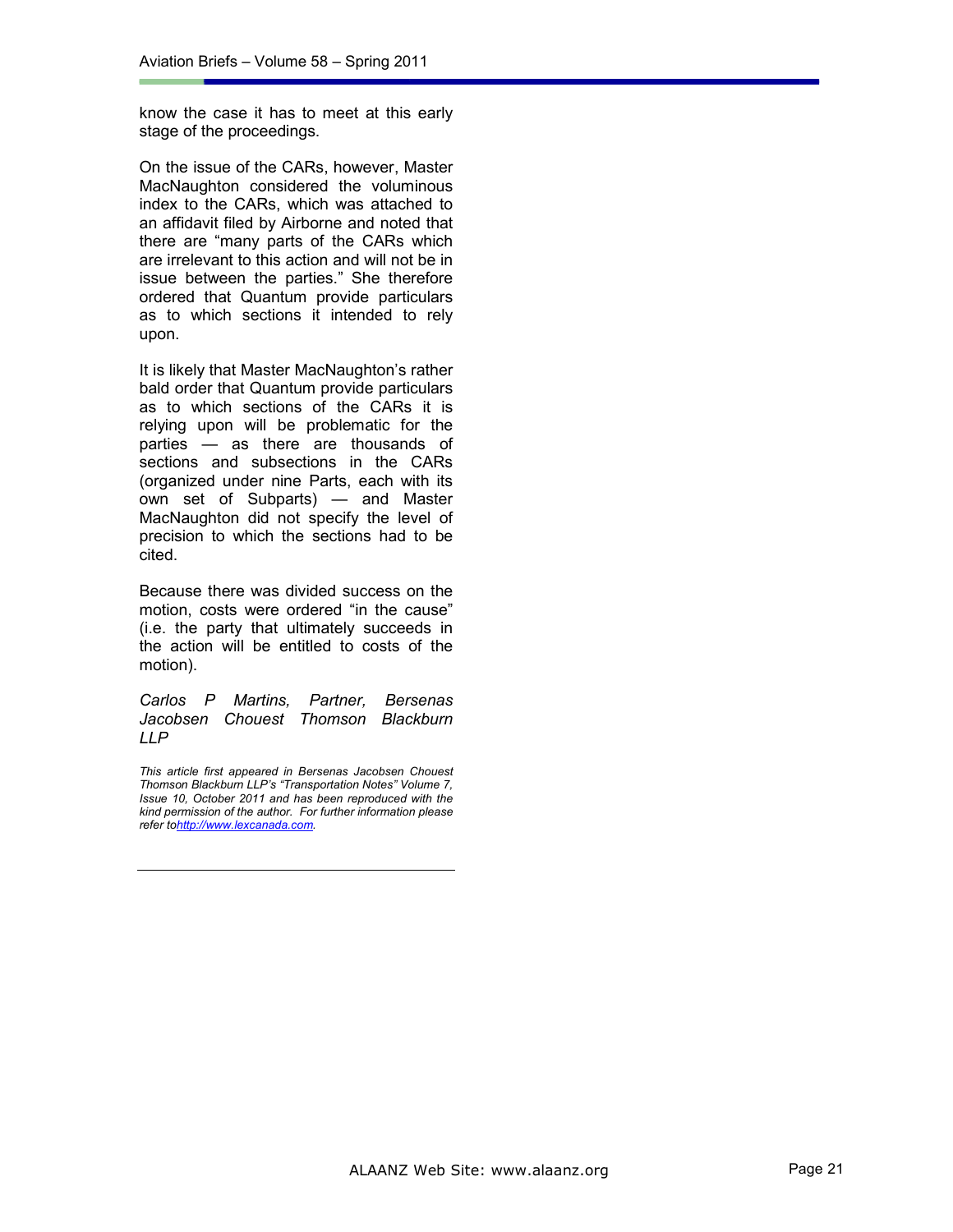## **FOCUS ON FRANCE**

*Emirates v. X***. n° 09-71307, 1st Civil Chamber of the Cour de Cassation** 

**French Cour de Cassation rules that claim for deep vein thrombosis does not amount to an accident under Warsaw Convention** 

By Judgment of 23 June 2011 (Emirates v.  $X.$  n° 09-71307), the 1<sup>st</sup> Civil Chamber of the Cour de Cassation reiterated the conditions for establishing an international air carrier's liability under art. 17 of the 1929 Warsaw Convention (and *mutatis mutandis* art. 17 of the Montreal Convention of 1999).

This is also the first French decision that expressly rules that deep vein thrombosis (DVT) is not an accident under art. 17 of the Warsaw Convention.

## **Background**

Following a Colombo-Paris flight on  $1<sup>st</sup>$ March 2004 operated by Emirates, with stopovers in Muscat and Dubai, a passenger suffered from DVT (the formation of a blood clot in a deep vein); this was diagnosed after his return to France.

## **Proceedings**

The passenger commenced interlocutory proceedings against Emirates before the Paris courts, claiming damages on a summary basis for personal injury resulting from DVT, on the grounds that the airline was presumed liable. The court ordered a medical survey. The Court appointed medical expert concluded that there was no logical explanation for the DVT suffered by the claimant, other than the "economy class syndrome" of remaining seated too long. The court at first instance dismissed the claim, on the grounds that there appeared to be an arguable defence, and that the summary relief sought was inappropriate.

The claimant lodged an appeal to the Paris Court of Appeal.

The Court of Appeal (21 Sept. 2009) overturned the interlocutory order, finding the carrier liable under art. 17 of the Warsaw Convention, which provides that the carrier is liable for damage sustained in the event of wounding of a passenger or any other bodily injury suffered by a passenger, "if the accident which caused the damage so sustained took place on board the aircraft or in the course of any of the operations of embarking or disembarking."

The Appeal court held inter alia that the Court appointed medical expert had concluded that the passenger's medical history did not reveal any particular sensitivity to thrombosis; the Court thus concluded that the presumption of liability under article 17 operated in favour of the passenger.

Emirates lodged an appeal against this decision before the Cour de cassation.

## **Arguments**

The air carrier challenged the Court of Appeal ruling on the following grounds:

- 1. The presumption of liability under art. 17 of the Warsaw Convention only applies where injury results from an accident. The appeal judgment was thus inconsistent with the Warsaw Convention;
- 2. The Court of Appeal merely found that the precise cause of the injury was unknown and that there was no evidence of any previous pathology which could explain the DVT suffered by the passenger; it did not find that there had been any accident. In the absence of an accident, the Court of Appeal had erred in finding Emirates liable under the Convention.

## **Decision**

The Cour de Cassation annulled the Court of Appeal judgment in an unequivocal ruling. The Supreme Court found that the Appeal court's findings of fact did not justify that the injury should be attributed to an accident; as a result there was no legal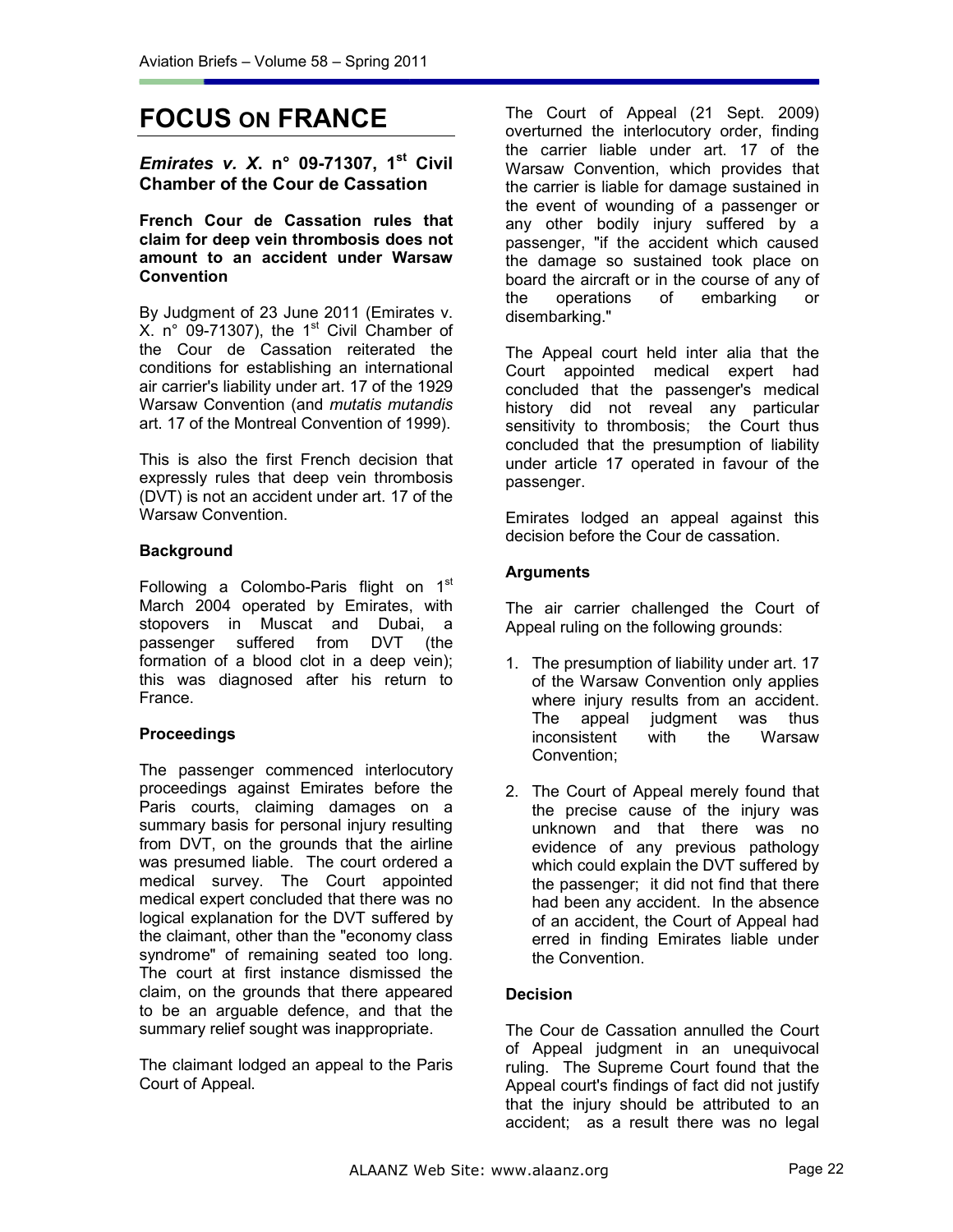basis for the appeal court judgment, which should thus be annulled in all respects.

For the Cour de Cassation, the DVT suffered by the passenger was not an accident within the meaning of art. 17 of the Warsaw Convention.

## **Comment**

This ruling is consistent with the interpretation by the French courts of the notion of accident under art. 17 of the Warsaw Convention (and art. 17 of the Montreal Convention).

The French courts have repeatedly stressed and highlighted that an accident must be a sudden and exterior event. Such test therefore excludes all loss or injury resulting from an internal pathology of the passenger, and more generally any damage caused by or contributed to by the negligence of the injured person. The Cour de Cassation had previously held, in similar circumstances, that pulmonary embolism (also resulting from the formation of blood clots) suffered by a passenger is not as such an accident (Gillet v. Air Canada - 14 June 2007). Other decisions have also established that heart attacks, cardiovascular accidents or deafness suffered by a passenger, even on flight, could not be construed as accidents either. All these decisions and the reasoning contained therein should logically also apply to the equivalent provisions of art. 17 of the Montreal Convention.

## **Scope**

The decision rendered by Cour de Cassation is consistent with other court decisions from other parties to the Warsaw Convention (and the Montreal Convention) in respect of DVT claims.

Over the last decade, passengers have brought claims before the courts of various States for compensation for damage resulting from DVT. Authors have referred as a result to the *"economy class syndrome"*, to which the French court appointed medical expert had also alluded*.* Amongst previous decisions which have ruled that DVT is not an accident under art.

17 of the Warsaw Convention one can cite *Povey v. Quantas Airways Limited [2005] HCA 170 (*Australia) ; *Deep Vein Thrombosis and Air Travel Group Litigation [2005] UKHL 72* (House of Lords, England and Wales) ; *Blansett v. Continental Airlines, 379 F. 3d 177 (5th cir. 2001)* or *Caman v. Continental Airlines, Inc., 455 F.3d 1087 (9th Cir. 2006)* (USA); *McDonald v. Korean Air [2003] 171 OAC 368* (Canada); *Distr. Court of Tel Aviv (Dec. 2007), Zelaksonov v. El Al* (Israel) ; *Landgericht München I, 7 March 2001, n° 2902354/00, 2001* (Germany); *Trib. Busto Arsizio, Lombardia, 7 Jan. 2009, Meilan v. Air China*) (Italy). Several of these decisions refer directly to the case law of other State Parties.

The French Cour de Cassation's recent ruling is therefore consistent with the international interpretation of the Convention; the lack of any ambiguity in its judgment clearly sets an important precedent within France.

Furthermore, the common approach adopted in a number of jurisdictions, here confirmed by the French courts, is a perfect illustration of the will of the respective signatory states to try to adopt a uniform interpretation of the Convention. In this respect a French decision was awaited with interest as the Warsaw Convention was initially drawn up in French (art. 36), which was the version intended to prevail if clarification was required.

It also confirms that inspiration can and should be sought from decisions of the courts of other Convention countries (as observed by Lord Scott of Foscote in his opinion under abovementioned House of Lords judgment, at § 11.4).

#### *Jean-Baptiste Charles and Olivier Purcell, Holman Fenwick Willan, France*

*This article first appeared in the International Law Office Aviation Newsletter published on 19.10.11 and has been reproduced with the kind permission of the authors. For further information please refer to www.hfw.com .*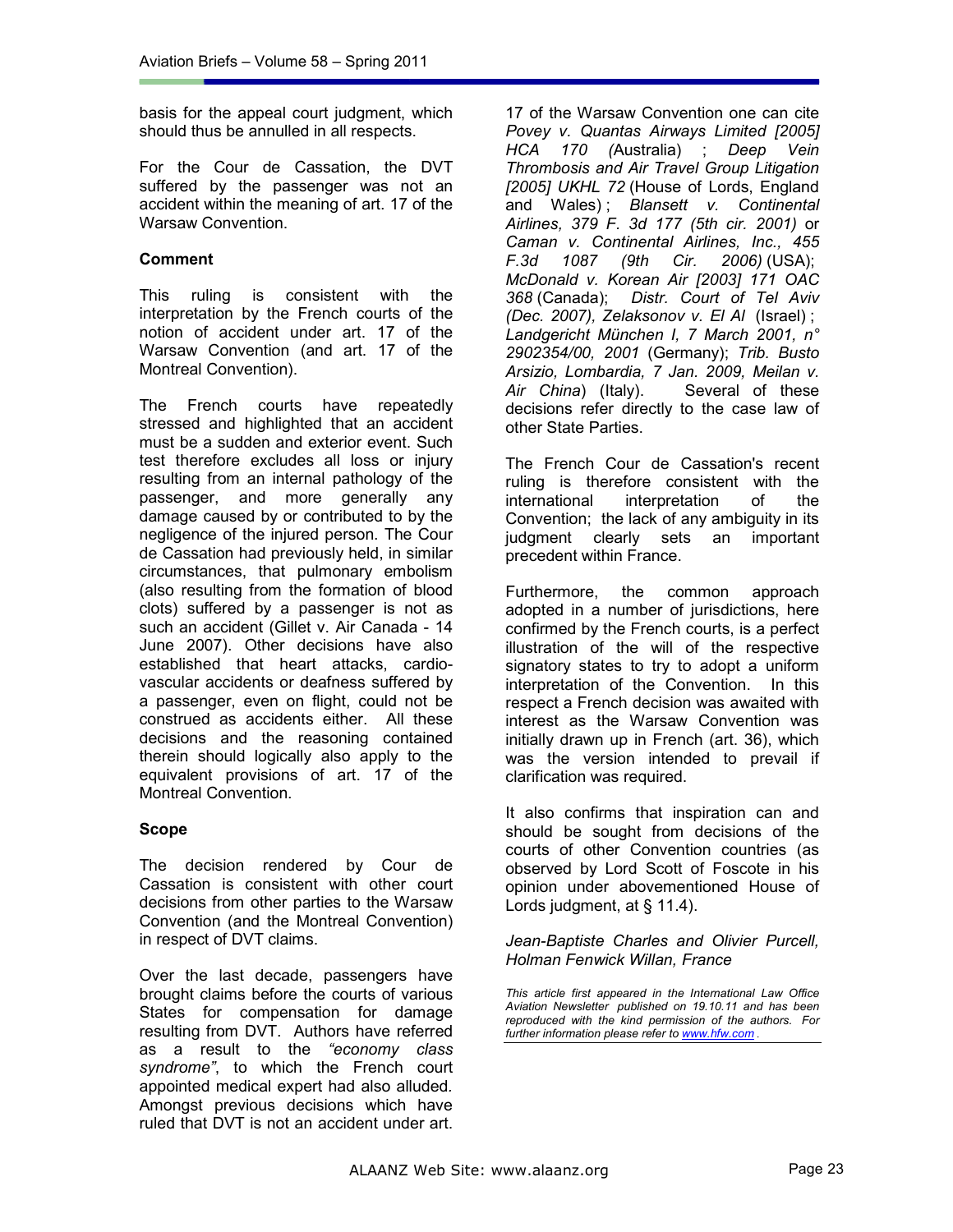## **AVIATION AND THE ENVIRONMENT**

**Australia's new carbon price legislation and what it means for the aviation sector** 

## *New carbon price legislation passed by Senate*

On 8 November 2011, the Australian Senate passed the Federal Government's 'Clean Energy' package of 18 related carbon pricing bills. In passing the legislation, Australia joins the ranks of a select few jurisdictions around the world that will have carbon pricing schemes in place, including the EU, New Zealand and California.

The new legislation, which commences on 1 July 2012, imposes a carbon price on the carbon emissions of Australia's top emitters, and also on the emissions generated from transport fuel, including fuel used for domestic aviation.

In this article the key issues for the aviation sector are analysed and the key components of the carbon liability scheme are considered.

## **Legislative framework**

The new *Clean Energy Act 2011* introduces the 'carbon pricing mechanism' or CPM. Under the CPM, 'liable entitles' will be required to purchase permits to cover their gaseous emissions and will need to surrender the permits at the end of each compliance year.

It is critical to note that carbon liability for emissions from transport fuel use (including domestic aviation fuel use) will not be subject to the CPM. There is no requirement for aviation and other transport fuel users to obtain and surrender permits in respect of their transport fuel emissions. However there may be an opportunity for large fuel users to voluntarily 'opt in' to the CPM instead of complying with the fuel tax credit and fuel excise legislation. This is discussed in more detail below.

Whilst the Government has imposed a carbon price on some transport fuel emissions (including aviation fuel emissions), the architecture of the transport fuel scheme is entirely different to that of the CPM. Government has imposed a carbon price on transport fuel emissions through amendments to existing fuel tax credit and fuel excise legislation.

## *Key features of the carbon liability framework for the aviation sector*

Emissions from aviation fuel used for domestic aviation will be subject to a carbon price from 1 July 2012. Fuel used for international aviation will not be subject to carbon liability under the Australian scheme. It is the Government's intention that the carbon price on transport fuel (including aviation fuel) will be equivalent to the carbon price paid by liable entities under the CPM.

It is important to appreciate that there will be no threshold for liability in respect of transport fuel emissions. Under the CPM, only liable entities that emit more than 25,000 tonnes of carbon dioxide equivalent per year will be liable to pay a carbon price on their emissions. However, under the transport scheme, all emissions from the covered transport fuels used by the covered transport modes will be subject to carbon liability. This means that all domestic aviation fuel users, including regional and general aviation businesses as well as the larger domestic and international carriers, will need to pay a carbon price for their aviation fuel use.

Carbon liability for aviation fuel use for domestic aviation will be imposed via the *Customs Tariff Amendment (Clean Energy) Act 2011* and the *Excise Tariff Legislation Amendment (Clean Energy) Act 2011*.

#### **Mechanics of liability for aviation fuel users**

A proxy carbon price will be imposed on domestic aviation fuel use by adding a 'carbon component rate' to the excise duty for each litre of aviation fuel used.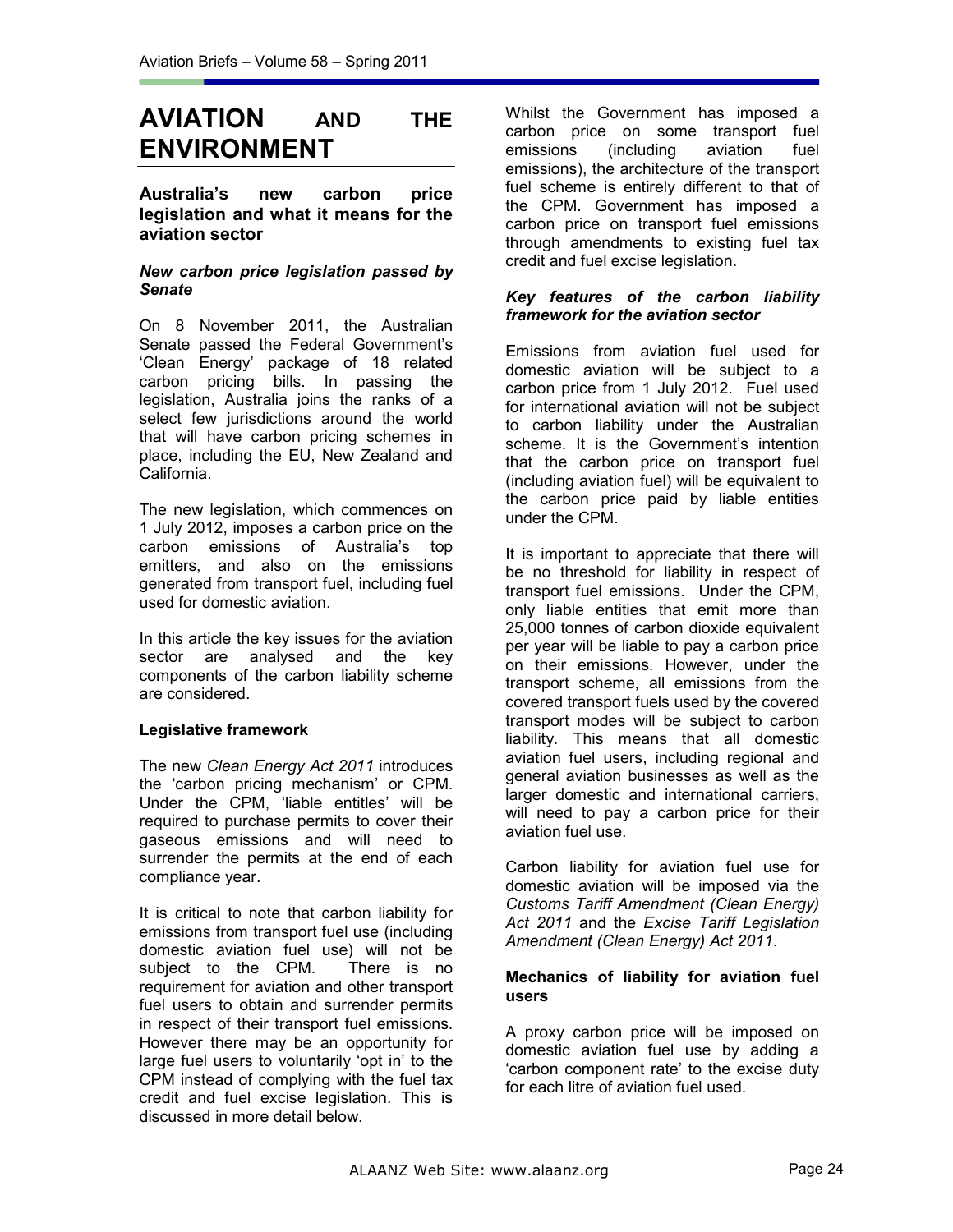Adjustments to the fuel excise will be made annually from 2012 to 2014 (when the CPM is in its fixed price phase) and then every six months from 1 July 2015.

The aviation fuel 'carbon component rate' will be determined by multiplying the relevant 'carbon price' by the emissions rate for the aviation fuel. The carbon price from 2012 to 2014 will be the pre-set carbon permit price under the CPM. From 2015 onwards, the carbon price will be the average permit auction price for permits auctioned on the domestic market over the previous six months.

## **Key features of the CPM**

The gaseous emissions which are covered under the CPM include carbon dioxide, methane, nitrous oxide and perfluorocarbons (from aluminum smelting).

The CPM applies to stationary energy sources, industrial processes, fugitive emissions and emissions from non-legacy waste. The CPM does not apply to agriculture and land sector emissions and does not apply to emissions from transport fuel use.

Under the CPM, 'liable entitles' which have 'operational control' over 'facilities' that emit more than 25,000 tonnes of covered emissions will be subject to the CPM. Liable entities that do not meet this threshold will have no carbon liability.

The Australian Government estimates that about 500 businesses will be subject to the CPM. The liable entities will comprise about 130 waste disposal businesses, 100 mining businesses, 60 electricity generation businesses, 60 industrial process businesses (such as cement, chemicals and metal processing), 50 businesses from fossil fuel intensive sectors and 40 natural gas retailers<sup>24</sup>.

## **Mechanics of liability under the CPM**

Under the CPM, liable entities must surrender permits at the end of each compliance year equivalent to the amount of their emissions. One permit represents one tonne of carbon dioxide equivalent gas.

When the CPM starts on 1 July 2012, there will be an initial 3 year fixed price period where the price of the permits is pre-set by government. The permit price in the first year of the CPM will be \$23.00, moving to \$24.15 in 2013 and \$25.40 in 2014.

This will be followed by a 3 year flexible price phase commencing on 1 July 2015. During this phase, Australian permits will be auctioned on the domestic market but will be subject to a price floor of \$15 (increasing 4% each year) and a price ceiling of \$20 above the international price (increasing 5% each year). In 2017, the price ceiling and price floor will be removed and the permit price will be purely determined by the domestic market.

It is likely that the Australia permit price will be significantly influenced by the price of international permits, for example those available on the EU market. Whilst during the first three years of the CPM (during the fixed price phase) international permits cannot be used to meet the CPM liability, from 2015 onwards, up to 50% of permits can be purchased on the overseas market.

From 2015 onwards, liable entitles will be able to manage and reduce their carbon liability through the purchase of international permits and also through the purchase of domestic carbon offsets.

## **Carbon liability for other transport modes**

Other transport modes that will be subject to a carbon price include fuel used in domestic shipping and domestic rail, but not on-road transport. The Government has confirmed that it intends to impose a carbon liability for heavy on-road vehicles (over 4.5 tonnes) from 2014 onwards, however this will be subject to political agreement being

<sup>&</sup>lt;sup>24</sup> Australian Government (Nov 2011) Clean Energy Future Fact Sheet '*Carbon Pricing Mechanism: Who is liable?*'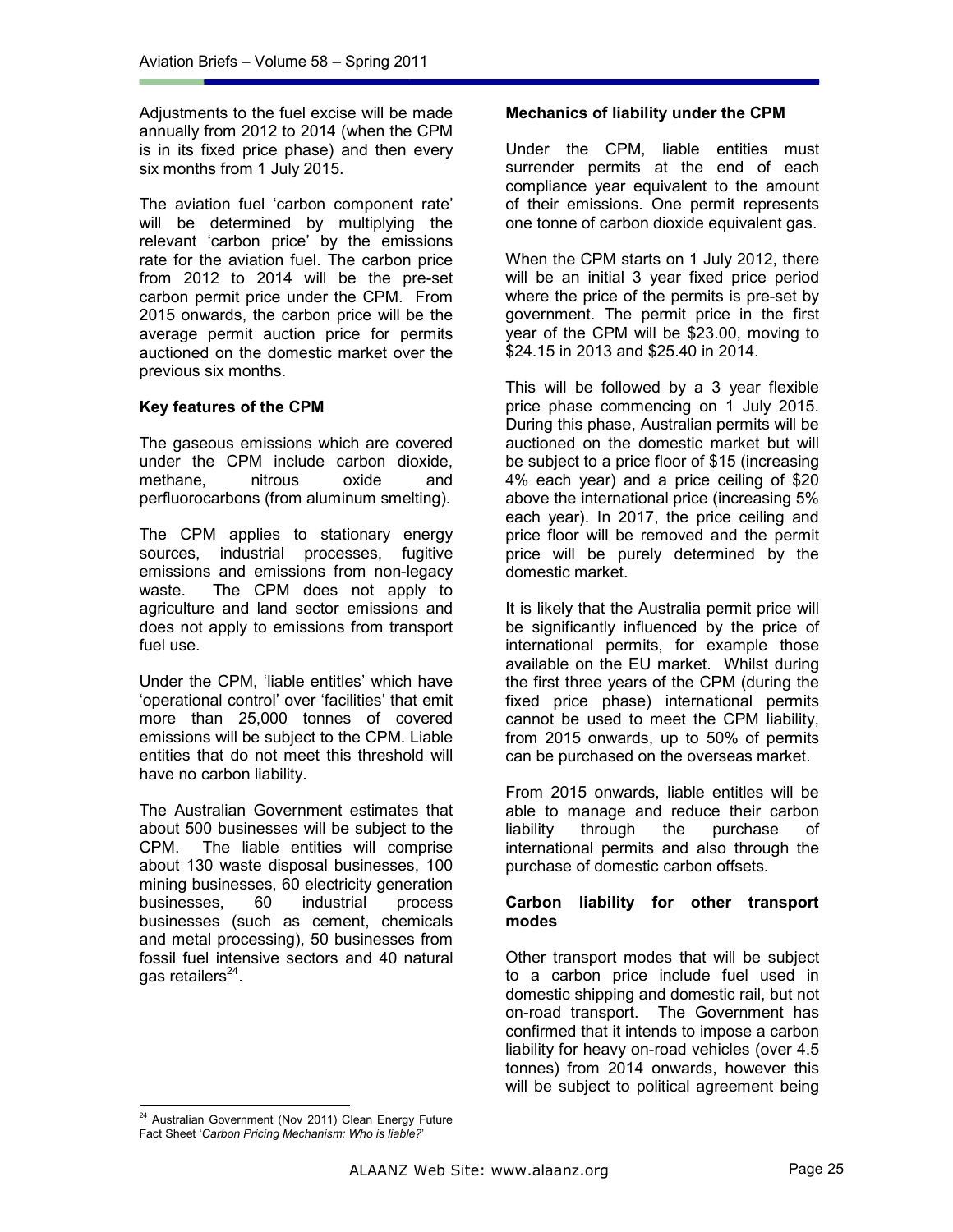reached at the time<sup>25</sup>. Government's failure to treat all transport modes equally has raised a number of concerns from transport stakeholders that the scheme lacks competitive neutrality and will give commercial advantage to the emissions intensive on-road transport sector.

## **Biofuel**

The new carbon legislation provides that ethanol, biodiesel and renewable diesel will not be subject to a carbon price, however the legislation is silent on whether sustainable aviation fuels will be zero carbon rated.

Both the EU ETS and the NZ scheme specifically provide that sustainable aviation fuel is not subject to a carbon price. Sustainable aviation fuel should also be expressly included as a zero carbon rated fuel in the Australian carbon legislation. This will ensure that there is certainty for the R&D sector and in the funding market to encourage the development of sustainable aviation fuel in the Australian market.

#### **Managing carbon liabilities in the aviation sector**

As the fuel excise scheme makes use of existing business systems for taxation, the scheme is unlikely to be administratively burdensome for small aviation fuel users. However, for the large aviation fuel users, the fuel excise scheme will be restrictive as it does not allow for any business autonomy in managing carbon liability.

In particular, aviation businesses who pay their carbon liability via the fuel excise scheme will not benefit from the following market advantages available to those sectors which have a liability under the CPM:

The ability to purchase carbon permits on the open market, or carbon offsets from domestic or international markets (which may be cheaper than domestic permits);

- The ability to purchase and 'bank' the carbon permits not used, for future use or sale;
- The ability to use the free allocation of allowances to fund investments in lower emissions plants or technologies; and
- The ability to claim the costs of carbon permits as a tax deduction.

## **Opt In Scheme**

Pursuant to section 92A of the Clean Energy Act 2011, large fuel users (a term not defined in the legislation) will be entitled to 'opt in' to the CPM as an alternative to paying for their carbon liability via fuel tax adjustments.

The details of which large fuel users will be able to opt in to the CPM scheme will be provided in regulations, which are due to be released by December 2012. It is likely that the large domestic carriers will be eligible to opt in to the CPM. All remaining aviation fuel users which choose not to opt in to the CPM, or which are not eligible to opt in, will be required to pay for their carbon liability through the fuel excise adjustment legislation.

The opt in provisions enable large fuel users to opt in from 1 July 2013 onwards. For the first year of the scheme in 2012, large aviation fuel users will be required to pay for their carbon liability via the fuel excise scheme.

The aviation fuel users which are eligible and which choose to opt in to the CPM may be able to achieve a lower net carbon cost for their fuel use, as compared to aviation fuel users who pay for their carbon liability via fuel excise adjustments. This is because the aviation fuel users who opt in to the CMP will, in the long term, be able to purchase international permits (which may be cheaper than the domestic permits) and will also be able to participate in carbon emission offset schemes, to decrease their overall carbon liability.

<sup>&</sup>lt;sup>25</sup> Australian Government (July 2011) 'Securing a clean energy future', page 133.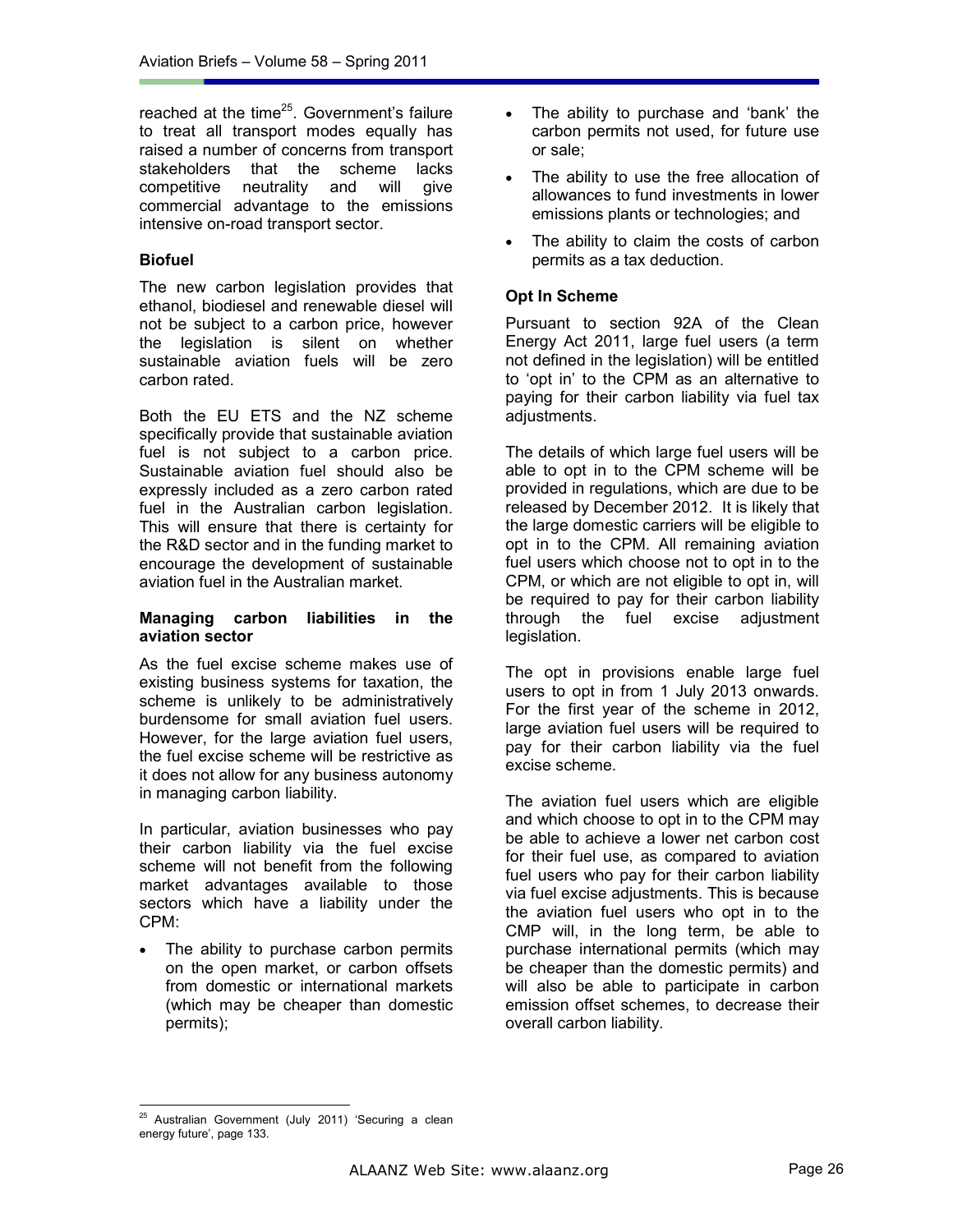#### **On the horizon**

Future developments which will be relevant to the domestic aviation sector include:

- the release of the draft opt in regulations, which will clarify which aviation fuel users will be entitled to opt in to the CPM, due to be released by December 2012;
- possible future government clarification that sustainable aviation fuels will indeed be subject to a zero carbon price;
- the Government's decision on whether the heavy on-road transport sector should be subject to a carbon price from 2014; and
- the Productivity Commission's future review of carbon fuel tax credit and fuel excise arrangements which will include an examination of the merits of a regime, based explicitly and precisely on the carbon and energy content of transport fuel. No date has been yet been given for this review.

*Nikolina Babic, Senior Associate, Norton Rose Australia* 

## **Pressure mounts on the EU over its Emissions Trading Scheme**

## *The Air Transport Association of America & Ors* **[2011] EUECJ C-366/10 (6 October 2011)**

On 6 October 2011 Advocate General Kokott of the European Court of Justice (ECJ) delivered her highly anticipated opinion on the legality of the extension of the European Union Emissions Trading Scheme (EU ETS) to aviation. Disappointingly for the airlines and industry associations involved in the case, but unsurprisingly, the Advocate General concluded that *"the inclusion of international aviation in the EU Emissions Trading Scheme is compatible with the provisions of international law invoked."* Although the opinion is not binding on the ECJ, it is followed in the majority of cases. The judgment from the Grand Chamber is now awaited and expected by early 2012. As noted by the Advocate General herself (implicitly acknowledging the political nature of the legal dispute), the judgment *"will be of fundamental importance not only to the future shaping of European Climate Change Policy but also generally to the relationship between European Union and international law."* 

This article examines the Advocate General's opinion and the global response to it before considering what options remain available to opponents of the scheme.

#### **Background**

In 2008, the EU's ETS legislation was amended by Directive 2008/101 to include aviation within the scheme of greenhouse gas emissions allowance trading. In December 2009, the Air Transport Association of America (ATA) and three of its airline members filed an application for a judicial review of the UK regulations that implement the Directive. The National Airlines Council of Canada, the International Air Transport Association and a transatlantic coalition of environmental organisations were subsequently granted permission to intervene in the judicial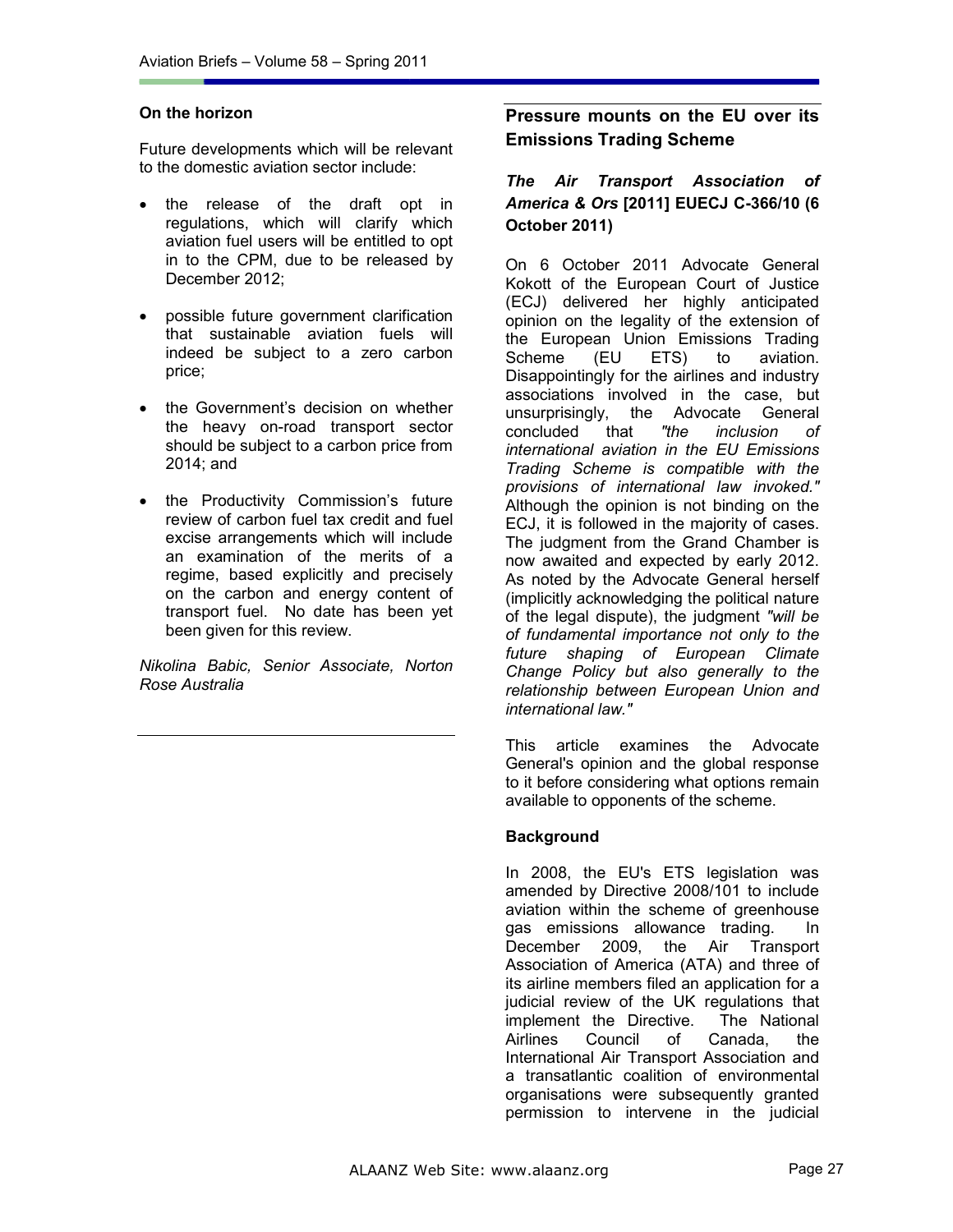review application, which the English High Court referred to the ECJ for a preliminary ruling.

The EU ETS is a source of increasing concern for airlines. From 1 January 2012, all civil aviation flights arriving into or departing from European Community airports will be included within the EU ETS and airlines will have to acquire and surrender allowances for the carbon emissions produced by these flights. Failure to surrender sufficient allowances will result in potentially heavy sanctions. Whilst assessments vary considerably, the financial burden associated with acquiring allowances and complying with the scheme will undoubtedly be substantial.

## **Advocate General's Opinion**

In the case before the ECJ, the Claimants and supporting parties argued that the extension of the EU ETS to aviation is unlawful for a number of reasons, most notably the following:

- 1. It violates the fundamental principle of international law that each state has complete and exclusive sovereignty over the airspace above its territory;
- 2. It violates a number of provisions contained in the Chicago Convention, including those that prohibit charges on airlines for flying into the airports of signatory countries and which prohibit duty on fuel because it applies to carbon emissions over the entire length of flights into or out of the EU, including those parts of a flight which take place over the high seas or entirely within the airspace of third countries;
- 3. It violates the terms of a large number of bilateral air services agreements, including the Open Skies Agreement (1997) between the EU and the US; and
- 4. It violates the terms of the Kyoto Protocol, which requires the parties (including the EU) to pursue the reduction of greenhouse gas emissions from international aviation through ICAO.

Fundamentally, the Advocate General held that the Claimants and supporting parties cannot rely on the international agreements and customary international law invoked because they relate principally to legal relations between states rather than individuals; so essentially a finding that the individual carriers are the wrong parties to bring the legal case and that any challenge ought to be brought instead by states. The Advocate General also agreed with the majority of the Member States and the EU<br>institutions which submitted written institutions which submitted written observations to the ECJ that, as the EU is not itself a party to the Chicago Convention, it is not appropriate to assess the validity of EU legislation by reference to provisions of that Convention. The obvious retort that all<br>individual EU Member States are individual EU Member States are themselves party to Chicago and that the EU itself has legislated extensively in areas covered by the Chicago Convention, so ought not to be able to choose to ignore its provisions when doing so, was rejected by the Advocate General.

Although for the most part the Advocate General's Opinion on the lack of standing of the airlines to invoke international conventions and customary international law made it unnecessary to go further, she did nevertheless also give her opinion on the substantive questions raised.

The extra-territoriality and sovereignty arguments were rejected on the basis that the Directive is concerned solely with aircraft arrivals at and departures from airports in the EU, and it is only with regard to such arrivals and departures that airlines have to surrender allowances. Thus, the airport of arrival or departure within the EU provides an adequate territorial link for the whole flight to be included in the scheme; consequently, the Advocate General says there is no extraterritorial regulation or infringement of sovereign rights of third countries. The reasoning is unconvincing, requiring as it does a distinction between a measure which "regulates" activity in another state's airspace – which might be unlawful – and a measure such as ETS which, she said, merely takes such activity into account for the purposes of operation of the scheme.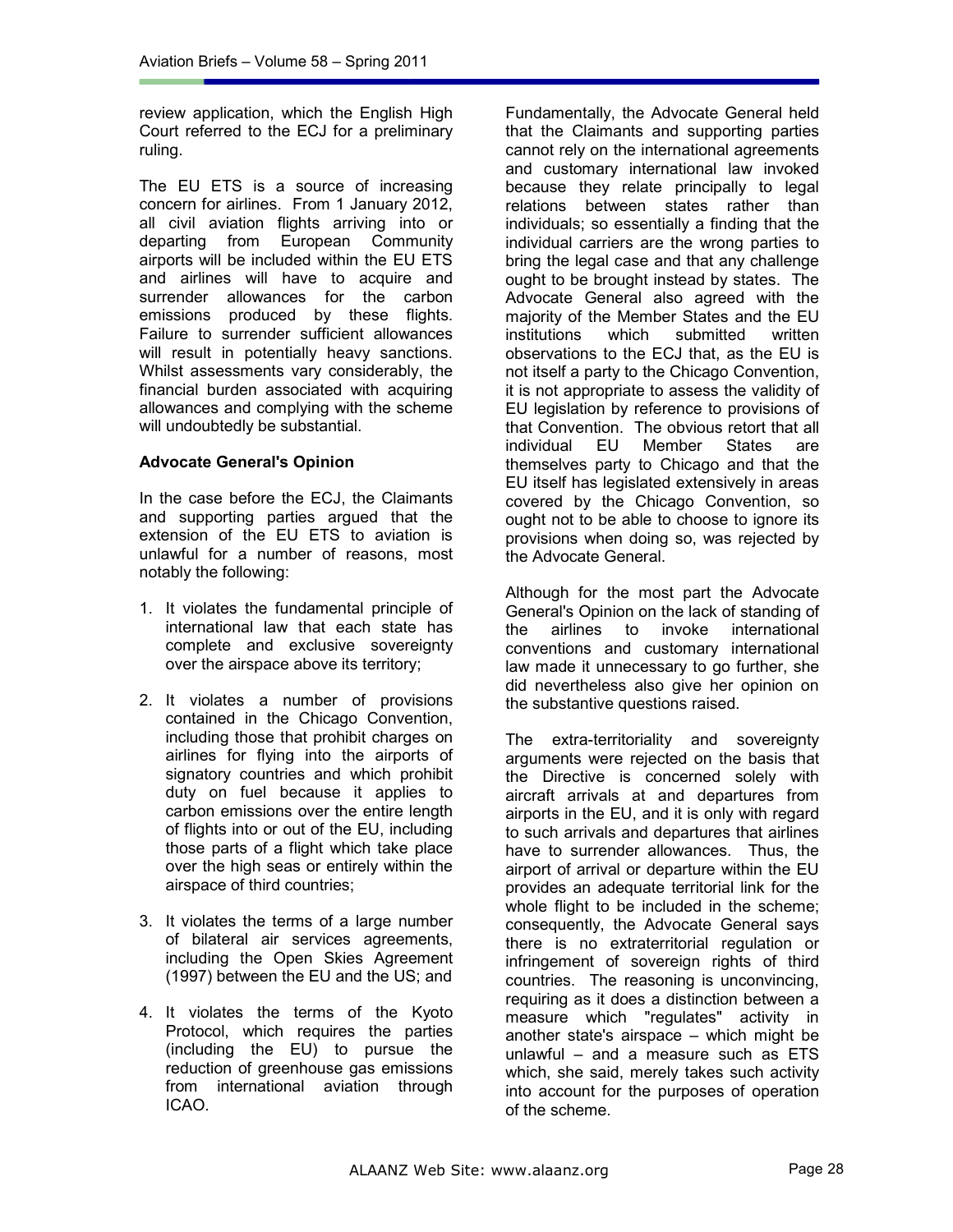With regard to the Chicago Convention arguments, the Advocate General considers that the Directive is consistent with the Convention and does not breach any of the provisions relied on by the Claimants (namely Articles 1, 11, 12, 15 and 24).

The third argument relating to the EU-US Open Skies Agreement was also rejected. Whilst the Advocate General did accept that parts of the Open Skies Agreement could be relied on as benchmarks against which the validity of an EU measure could be reviewed, it was held that none of the provisions in Open Skies actually affected the validity of the Directive. Indeed, the Advocate General considered that the inclusion of aviation in the EU ETS supported the principle of fair and equal opportunity laid down in Open Skies as third country airlines would obtain an unjustified advantage over their European competitors if they had been excluded from the scheme.

The final argument in relation to the Kyoto Protocol was rejected on the basis that the Protocol does not prevent the EU from pursuing the limitation or reduction of greenhouse gases from aviation outside the framework of ICAO. It was held that the Protocol did not confer exclusive competence on ICAO with respect to these matters.

## **Recent developments**

The Advocate General's opinion has provoked worldwide reaction from airlines, industry bodies and governments, increasing pressure on the EU to amend its legislation or suspend the commencement of the scheme in order to avoid further legal challenges and retaliation from affected parties.

On 2 November 2011, the Council of ICAO adopted a resolution, proposed in Delhi in September and supported by 26 nations, that declares the inclusion of third country carriers in the scheme *"inconsistent with applicable international law."* Although nonbinding, the resolution sends a clear message to the EU and signifies the strength of opposition at state level.

Elsewhere, the US House of Representatives has approved a draft legislative Bill that prohibits US carriers from complying with the scheme. adopted by the Senate (which is unlikely) the legislation would expose US carriers to the ultimate sanction of a ban on operating flights within the EU.

China and India are also vehemently opposed to the scheme. It was reported in June that the Chinese government blocked an order for ten Airbus A380 aircraft as a retaliatory measure. India has clearly signalled that it will retaliate if the scheme goes ahead and has been active in canvassing support for the ICAO resolution.

## **Further challenges**

The judgment from the Grand Chamber is likely to follow the Advocate General's opinion. If it does, opposition to the scheme will only increase and the focus will continue to shift to alternative avenues of challenge. Many of these avenues, some of which are summarised below, are already being actively explored.

*1. ICAO challenge* – under the Chicago Convention if any "disagreement" between two or more Chicago contracting states relating to the interpretation of the Convention cannot be settled by negotiation, it can be referred to the ICAO Council for determination. As the EU is not a party to the Chicago Convention, any such application will have to be filed by third countries against individual EU Member States.

The ICAO dispute resolution process tends to have the objective of achieving a consensual political solution between contracting states rather than achieving a "legally certain" outcome.

An ICAO challenge is highly likely given the recent resolution and would enable the ongoing dispute to be elevated to government level which might assist in a political resolution and would cut through the technical legal reasoning so far relied on in the ECJ to prevent individual airlines from relying on the provisions of Chicago.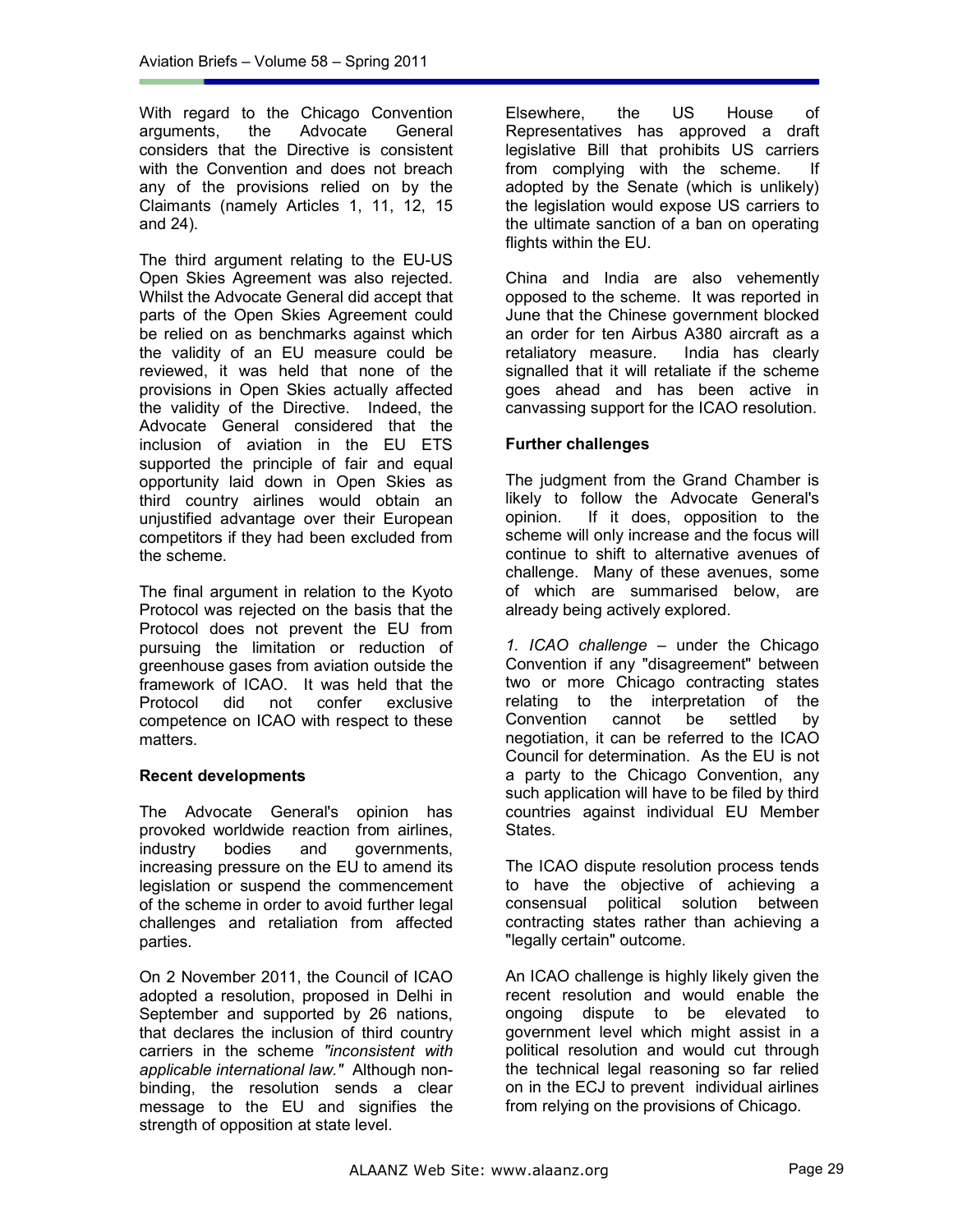*2. Challenges by airlines* – depending on their particular circumstances and the identity of their Administering Member State, some airlines may well still have grounds to challenge the legality of the scheme. Further challenges to domestic legislation implementing aspects of the scheme can be expected in the short term. These may in turn be referred to the ECJ.

3. Arbitration under the Open Skies Agreement – the US could conceivably initiate the dispute resolution procedure within its Open Skies Agreement with the EU. Ultimately, this may lead to an international arbitration between the EU and the US which would obviously place considerable strain on transatlantic relations.

Given that the Emissions Trading Scheme is the EU's flagship environmental policy and regarded as key to achieving the greenhouse gas emissions reduction targets imposed by the Kyoto Protocol, the EU will be reluctant to back down from its entrenched position. Unless any of the above challenges fundamentally alter the nature of the scheme as applied to aviation, it is likely that third countries that oppose the scheme will negotiate an exemption for certain flights. The Directive provides that where a third country adopts 'equivalent measures' for reducing the climate change impact of flights departing from that country which land in the Community, these flights may be excluded from the scheme.

At present, there is no further information or guidance from the Commission to explain what constitutes 'equivalent measures' but this has been deliberately left open to interpretation for negotiation purposes. The EU will be aware of the need to be seen to act fairly and with transparency as part of this process.

## **Conclusion**

Emissions trading in the context of aviation remains a highly controversial issue and the Advocate General's opinion is undoubtedly a set back for airlines and affected third countries. The strength of opposition to the scheme and resultant pressure on the EU will continue to mount until some form of

concession is made. Further legal challenges are likely and an ICAO challenge seems almost inevitable. Whether these actions will resolve the dispute is far less certain.

*Sue Barham, Partner & Charles Cockrell, Associate Solicitor, Holman Fenwick Willan LLP*<sup>26</sup>

## **The European Union Emissions Trading Scheme Prohibition Act passed by the US House of Representatives**

Less than a month after the decision of the Advocate General of the Court of the European Union, on 24 October 2011, the United States House of Representatives by a bi-partisan voice vote passed the European *Union Emissions Trading Scheme Prohibition Act* of 2011(H.R. 2594) ("the Act"). If the Act is passed by the Senate and signed by the President, though some commentators are skeptical this will occur, the Act would force the Department of Transportation to bar U.S. airline operators from complying with the European Union's Emissions Trading Scheme (ETS).

The Act is very short in detail and briefly described as follows. Section 2 of the Act outlines the US Congressional findings which motivated the drafting and passing of the Act. Section 2 relevantly provides:

"*Congress finds the following:* 

- *(1) The European Union has unilaterally imposed an emissions trading scheme (in this section referred to as the "ETS") on non-European Union aircraft flying to and from, as well as within, Europe*
- *(2) United States airlines and other United States aircraft operators will be required under the ETS to pay for European Union emissions allowances for aircraft operations within the United States, over other non-European Union*

<sup>&</sup>lt;sup>26</sup> The HFW Aerospace team are acting for IATA and the National Airlines Council of Canada in the ongoing legal challenge to the extension of EU ETS to aviation.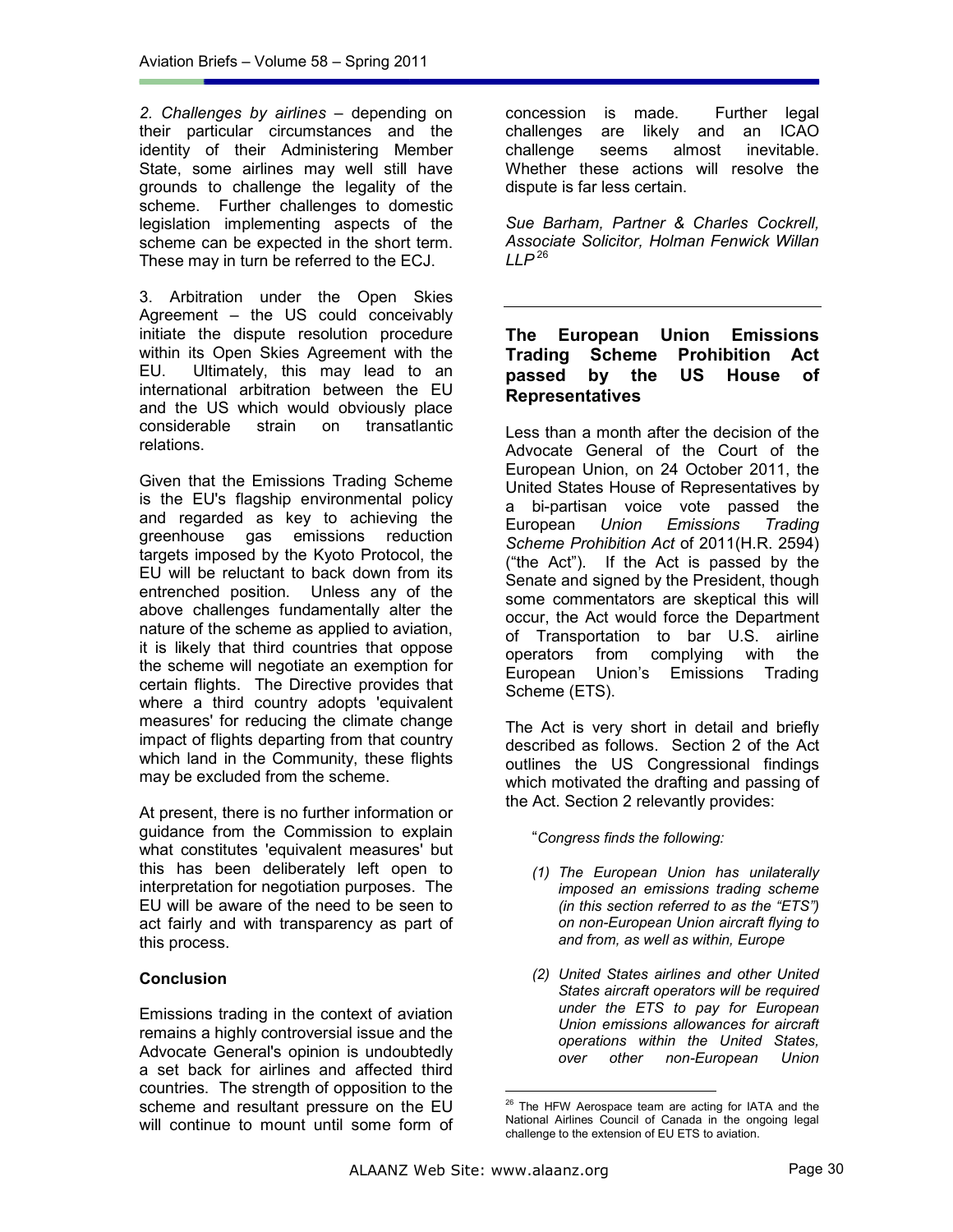*countries, and in international airspace for flights serving the European Union.* 

- *(3) The European Union's extra-territorial action is inconsistent with longestablished international law and practice, including the Chicago Convention of 1944 and the Air Transport Agreement between the United States and the European Union and its member states, and directly infringes on the sovereignty of the United States.*
- *(4) The European Union's action undermines ongoing efforts at the International Civil Aviation Organization to develop a unified, worldwide approach to reducing aircraft greenhouse gas emissions and has generated unnecessary friction within the international civil aviation community as it endeavors to reduce such emissions.*
- *(5) The European Union and its member states should instead work with other contracting states of the International Civil Aviation Organization to develop such an approach.*
- *(6) There is no assurance that ETS revenues will be used for aviation environmental purposes by the European Union member states that will collect them.*
- *(7) The United States Government expressed these and other serious objections relating to the ETS to representatives of the European Union and its member states during June 2011, but has not received satisfactory answers to those objections*."

The Act directs the US Secretary of Transportation to prohibit operators of civil aircraft of the United States from participating in any emissions trading scheme (ETS) unilaterally established by the European Union. The Act also directs the Secretary of Transportation, the Administrator of the Federal Aviation Administration, and other appropriate officials of the United States Government shall use their authority to conduct international negotiations and take other actions necessary to ensure that operators of civil aircraft of the United States are held

harmless from any emissions trading scheme unilaterally established by the European Union.

According to the House Transportation and Infrastructure Committee, in addition to the United States, other nations have voiced opposition the EU's scheme, including Argentina, Brazil, Chile, China, Colombia, Cuba, Egypt, India, Japan, the Republic of Korea, Malaysia, Mexico, Nigeria, Paraguay, Qatar, the Russian Federation, Saudi Arabia, Singapore, South Africa, and the United Arab Emirates.

We shall now wait and see how the Senate and US President deal with this provocative legislation.

*Nick Humphrey & Dr Vernon Nase, Editors*